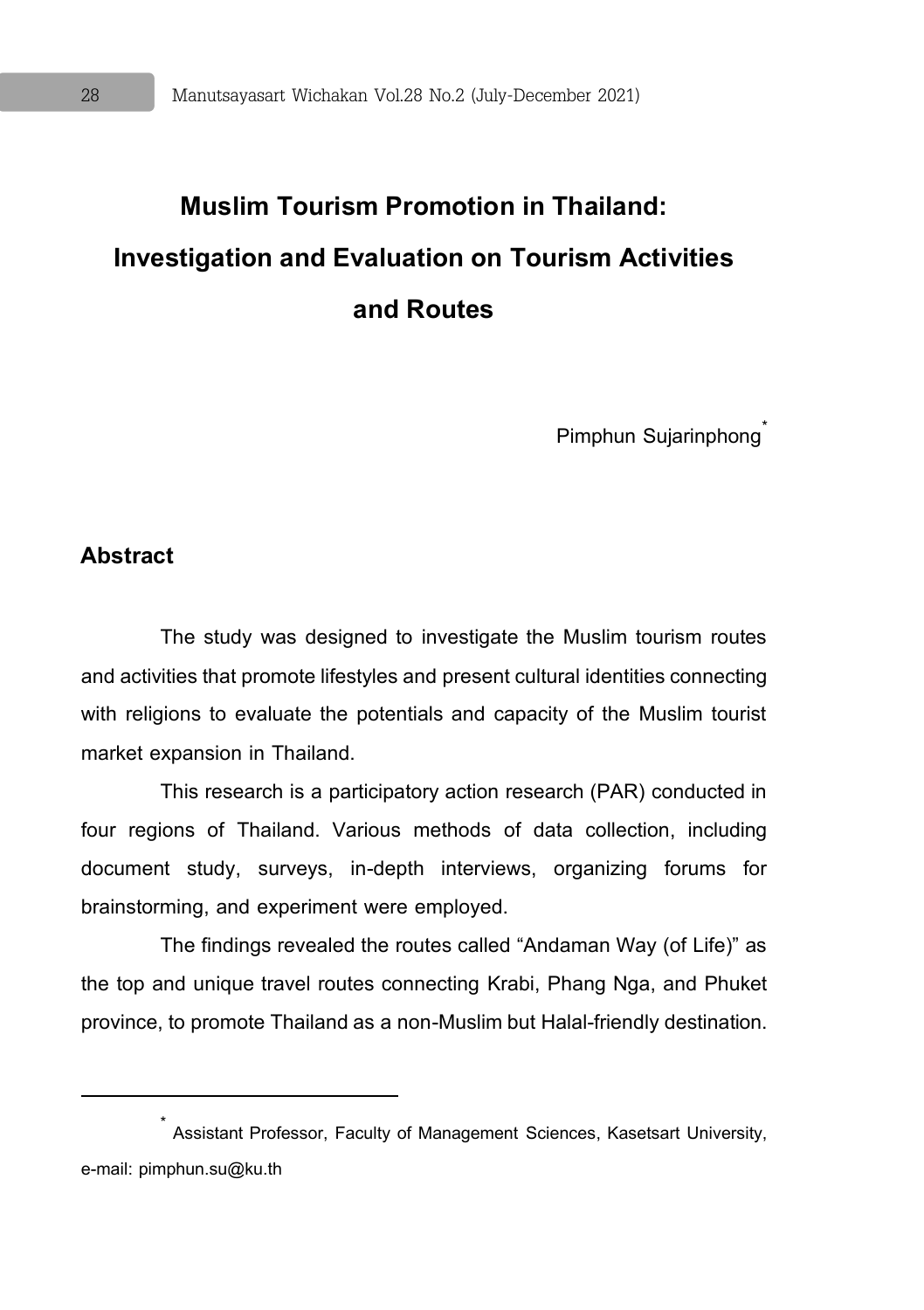The routes connected the way of life of the Muslim communities, local cultural identities, and various patterns of tourism management such as health tourism, sports tourism, and others facilities e.g., Halal-friendly restaurants, hotels, and tourist attractions. The destinations which were organized on these routes ranked according to the potential assessment criteria in five areas: tourist attractions, accommodations, Halal restaurants, transportations, and other tourism attributes. The research team, together with the community and related agencies, conducted the action plan for marketing and public relations such as organizing meetings to promote and effectively support Muslim tourism. Furthermore, there was incorporation with government, experts, and related parties to create and prepare stunning visuals and interesting written contents into a video clip, travel guidebook, and e-guidebook which would be beneficial to promote tourism for Muslim travelers.

**Keywords:** Halal-friendly Destination; Muslim-friendly Places;

Muslim Tourism Promotion; Route Investigation and Evaluation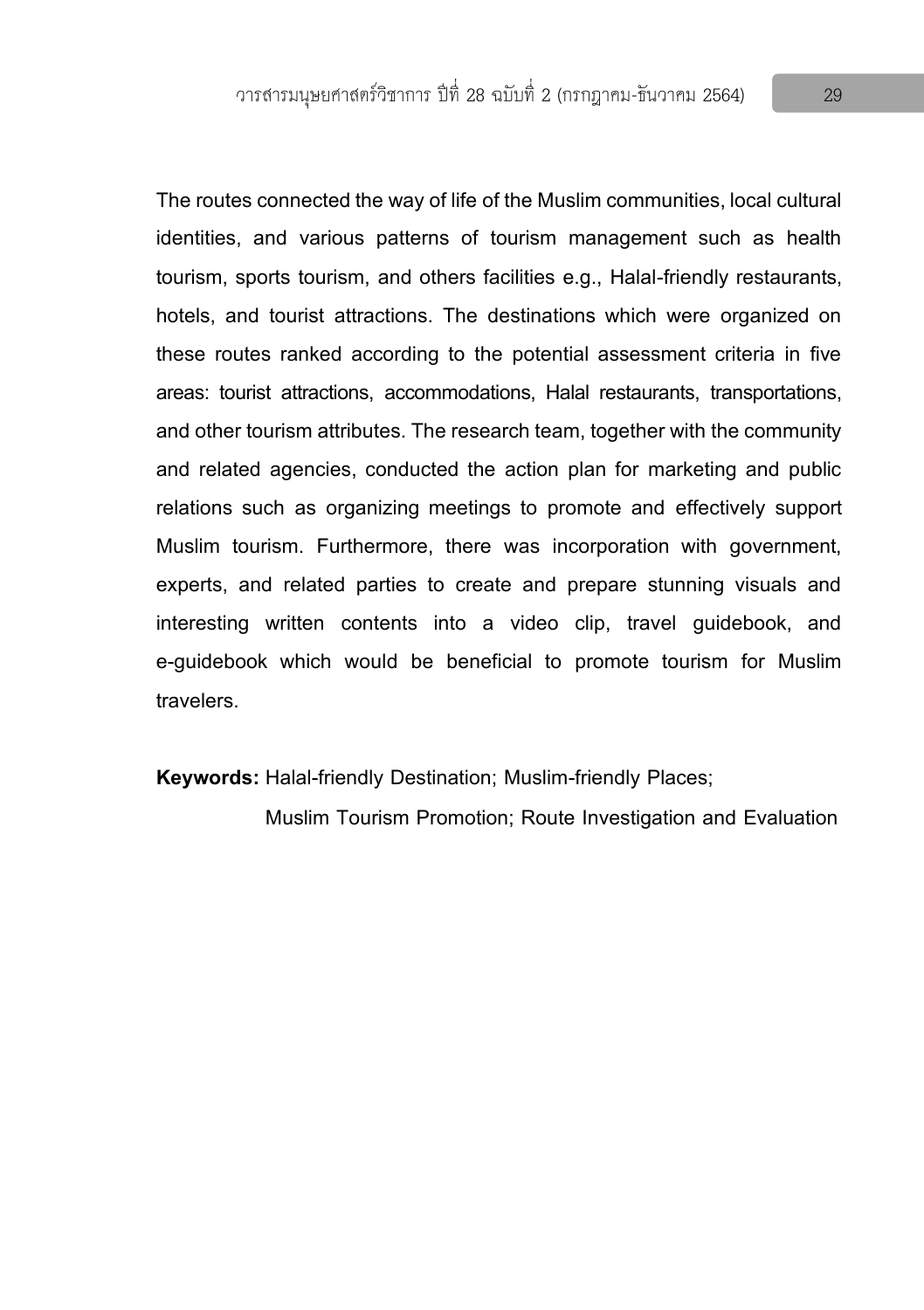# **การส่งเสริมการท่องเที่ยวมสุ ลิม: การสา รวจและประเมินกิจกรรม และเส้นทางการท่องเที่ยวมสุ ลิม ในประเทศไทย**

พิมพรรณ สจารินพงค์

### **บทคดัย่อ**

 $\overline{a}$ 

การศึกษานี้ถูกออกแบบเพื่อศึกษาเส้นทางการท่องเที่ยวของชาวมุสลิม และกิจกรรมเพื่อส่งเสริมวิถีชีวิตและแสดงอัตลักษณ์ทางวัฒนธรรมที่สามารถ เชื่อมโยงศาสนาเข้ากับการท่องเที่ยว ประเมินศักยภาพและความสามารถใน การรองรับการขยายตัวของตลาดนักท่องเที่ยวมุสลิมในประเทศไทย การวิจัยนี้เป็นการวิจัยเชิงปฏิบัติการแบบมีส่วนร่วม (PAR) ใน 4 ภูมิภาค ของประเทศไทย (ภาคเหนือ ภาคกลาง ภาคตะวันออกเฉียงเหนือ และภาคใต้) นักวิจัยใช้วิธีการต่างๆ ในการรวบรวมข้อมูลรวมถึงการศึกษาเอกสารการสำรวจ การสัมภาษณ์เชิงลึกการจัดเวทีเพื่อระดมความคิดและการด าเนินการทดลอง ตลอดจนการประชุมเชิงปฏิบัติการการจัดการการท่องเที่ยวที่ดำเนินการในพื้นที่ เพื่อส่งเสริมเส้นทางการท่องเที่ยวของชาวมุสลิมและกิจกรรมต่างๆ

 $^{*}$  ผู้ช่วยศาสตราจารย์ประจำคณะวิทยาการจัดการ มหาวิทยาลัยเกษตรศาสตร์ ติดต่อ ได้ที่: pimphun.su@ku.th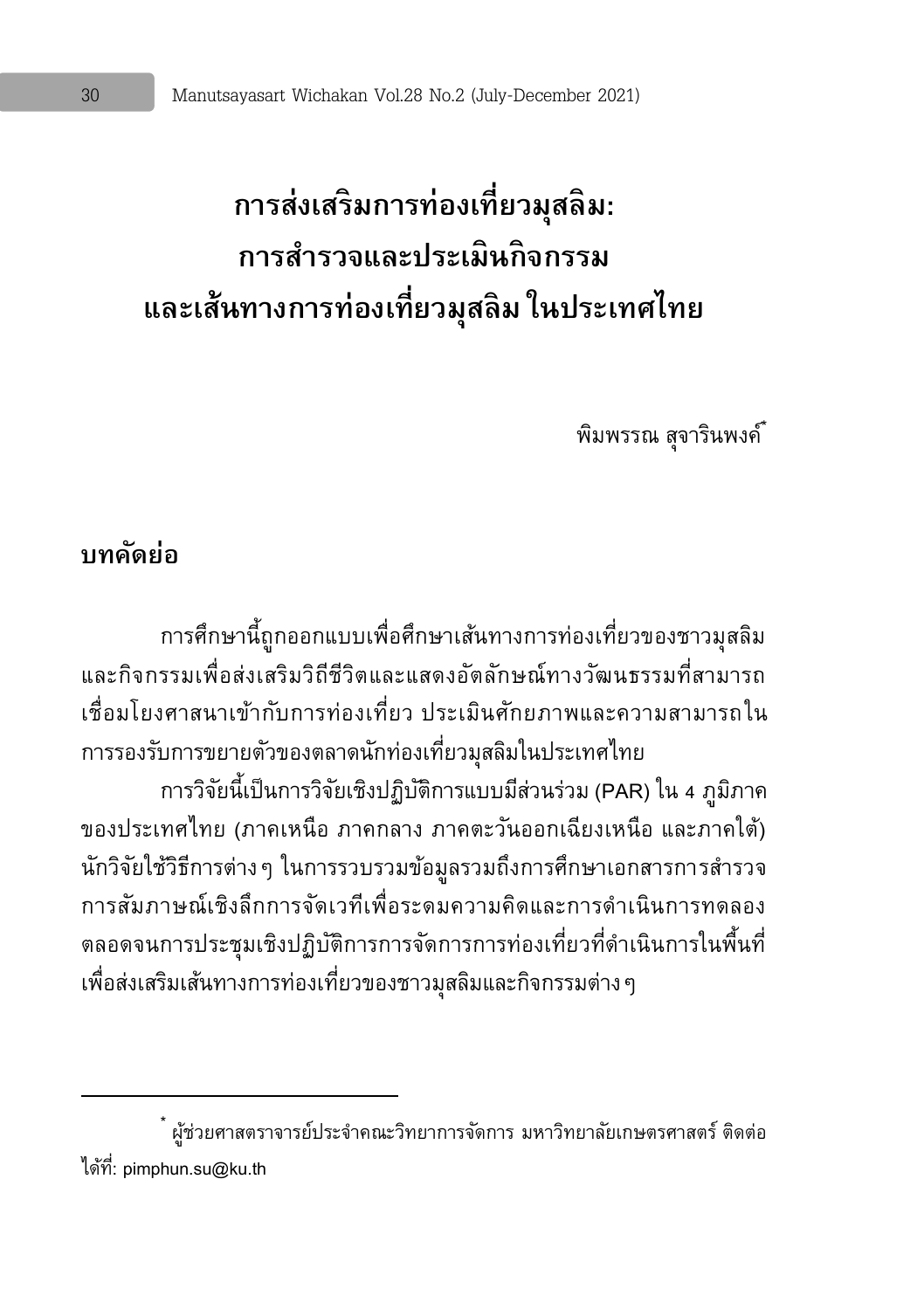ผลการวิจัยพบว่า เส้นทาง "วิถีอันดามัน" ซึ่งเป็นเส้นทางเชื่อมโยงแหล่ง ท่องเที่ยวในจังหวัดกระบี่ จังหวัดพังงา และจังหวัดภูเก็ต และอื่นๆ ที่ครอบคลุมสิ่ง อำนวยความสะดวกที่ได้มาตรฐานของฮาลาล เช่น ร้านอาหาร โรงแรม และ สถานที่ท่องเที่ยว เส้นทางแหล่งท่องเที่ยวที่ได้คัดเลือกเพื่อส่งเสริมการท่องเที่ยว มุสลิมเหล่านี้ ได้รับการจัดอันดับตามเกณฑ์การประเมินศักยภาพใน 5 ด้าน ได้แก่ สถานที่ท่องเที่ยว โรงแรมที่พัก ร้านอาหารมาตรฐานฮาลาล การคมนาคมขนส่ง และคุณลักษณะการท่องเที่ยวด้านอื่น ๆ ทีมวิจัยร่วมกับชุมชนและหน่วยงานที่ เกี่ยวข้องได้จัดทำแผนปฏิบัติการด้านการตลาดและการประชาสัมพันธ์ เช่น การจัดประชุมเพื่อส่งเสริมและสนับสนุนการท่องเที่ยวมุสลิมอย่างมีประสิทธิภาพ นอกจากนี้ยังมีการรวมตัวกับภาครัฐผู้เชี่ยวชาญและผู้ที่เกี่ยวข้องเพื่อสร้างและ เตรียมภาพที่สวยงามและเนื้อหาที่น่าสนใจลงในคลิปวิดีโอหนังสือแนะนำการ ้เดินทางและหนังสือนำเที่ยวแบบอิเล็กทรอนิกส์ ซึ่งจะเป็นในการพัฒนาศักยภาพ การรองรับตลาดนักท่องเที่ยวมุสลิม เป็นการนำร่องและเป็นประโยชน์ต่อ การส่งเสริมการท่องเที่ยวสำหรับนักท่องเที่ยวชาวมุสลิมต่อไป

**ค าส าคัญ:** แหล่งท่องเที่ยวที่เป็นมิตรต่อฮาลาล; สถานที่ที่เป็นมิตรกับมุสลิม; การส่งเสริมการท่องเที่ยวมุสลิม; การสำรวจและการประเมินเส้นทาง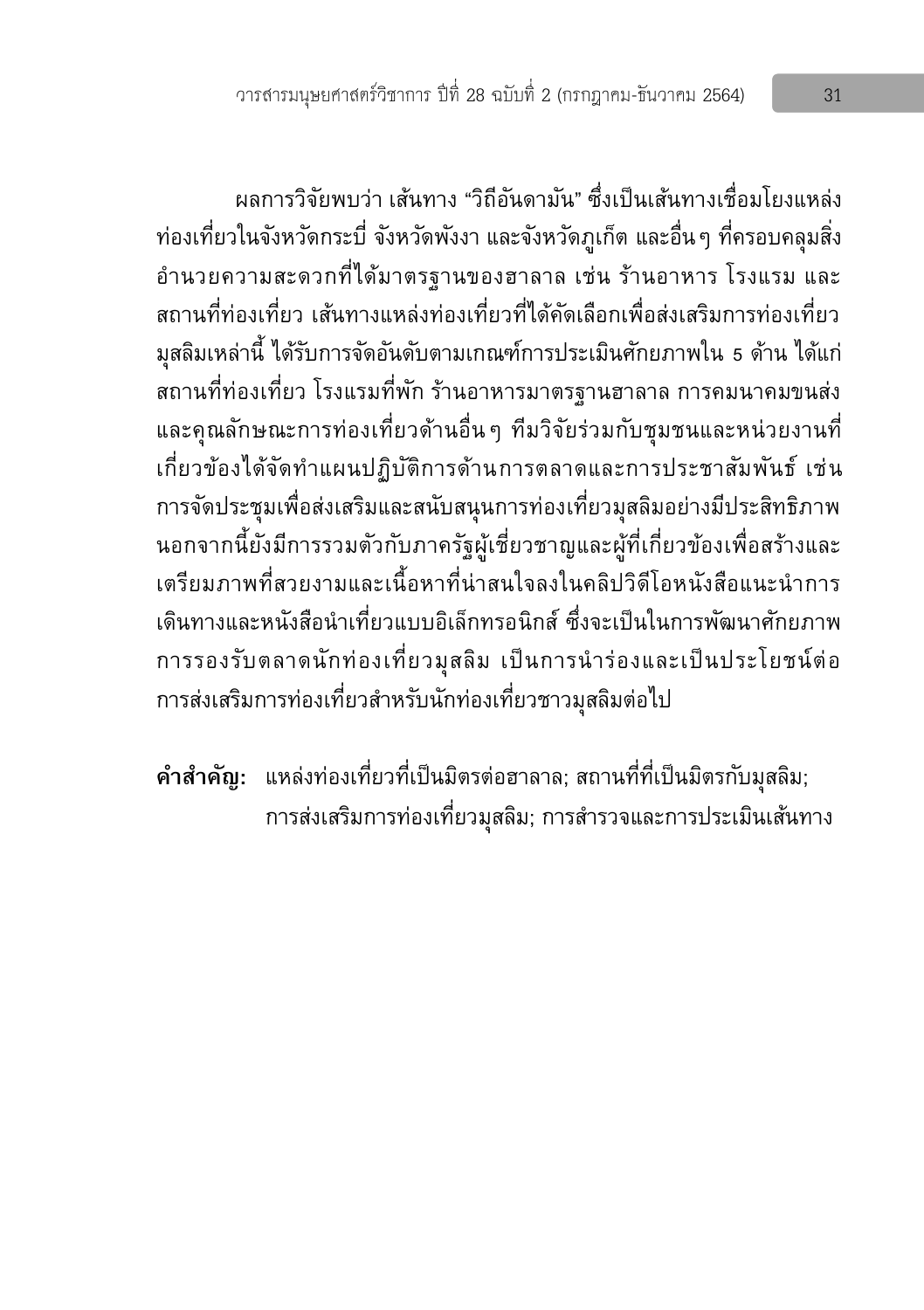#### **1. Introduction**

Tourism is an important industry that has played significant roles in the social and economic development of Thailand and other counties worldwide. One of the attractive niche markets in tourism in which many countries are paying attention to promote their marketing strategies is so-called 'Halal tourism. According to the survey of Pew Research Center of the U.S. (2011), the world population of Muslims in 2010 was more than 1.6 billion, equivalent to a quarter of the world's population. In addition, it is expected that by 2030 the population of Muslim will increase to one third of the world population. Thus, this type of tourism is a fast-growing tourism market these days especially if there is efficient tourism management that meets the needs of Muslim tourists. In order words, the government and concerned businesses should place importance on service and travel experience from the beginning to the end. For example, from hotels/accommodations, travel, restaurants, recreation, and entertainment - all activities and services should be arranged in order to impress the travelers' experience and support the behavior, interests, and daily basis of Muslims (such as Halal food, service providers' outfit, male/female separate pool, prayer rooms). However, the activities, facilities, or services must not be against Muslim religious principles.

According to the findings from Global Muslim Travel Index (GMTI) in 2019, among 130 FIPS countries, Thailand is currently ranked the 18th out of 48 organization of the Islamic Cooperation (OIC) countries which are the most popular destinations for Muslim tourists from around the world.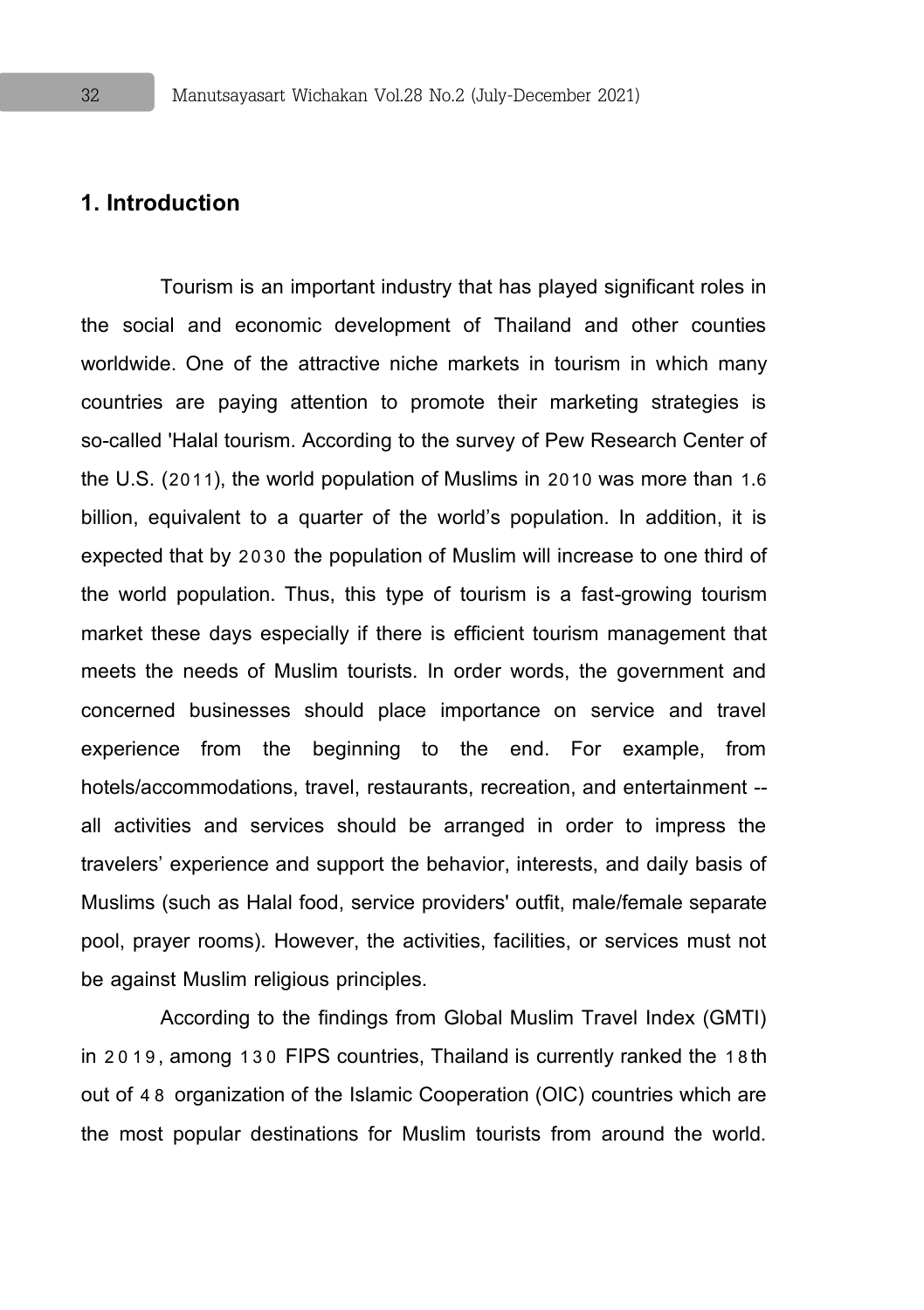However, if compared to 8 2 countries outside the OIC (non-OIC), Thailand is considered the second popular tourism destination after Singapore, followed by the United Kingdom, Japan, and Taiwan, respectively. These are the top 5non-OIC counties that are attractive and friendly to Muslim travelers. The criteria used in the ranking are: accessibility, communication, facilities, service, and conducive environment for Muslim tourism. The report also states that the Muslim tourism market is growing rapidly. Therefore, the incomes from this market will be expected to be worth 6,900 trillion baht by 2020 and expected to be increased to 9,500 trillion baht within the next eight years or in 2026. (The Nation, 2018; Worrachaddejchai, D., 2019).

However, there are still some challenges in promoting Muslim tourism. Since Muslim travelers are quite different from the other type of tourists, therefore, some specific conditions and requirements such as clothing, food, accommodation, transportation, and shopping are necessities to them. Famous educators and researchers in the field of Halal tourism (Battour, M., & Ismail, M. N. 2016; Jafari & Scott, 2014), contributed perspectives on conceptual practices and aspects of halal tourism, and Muslim-traveler traits. Their studies provided insights into the halal elements and characteristics that must be met in "Sharia" or Islamic law. Muslim tourists are also concerned about the facilitation during their travels whether goods or services are wrong or against religious principles. For Muslim travelers, the must-have amenities and facilities in hotels include the Qibla sign (or the sign that indicating the direction of Mecca), the sign to the prayer room, the prayer mat, the Halal food, the restroom that has a hand-held bidet. Especially for strict religious Muslim travelers, it is necessary to stay in a Halal hotel that adheres to the rules of the Islamic religion, such as not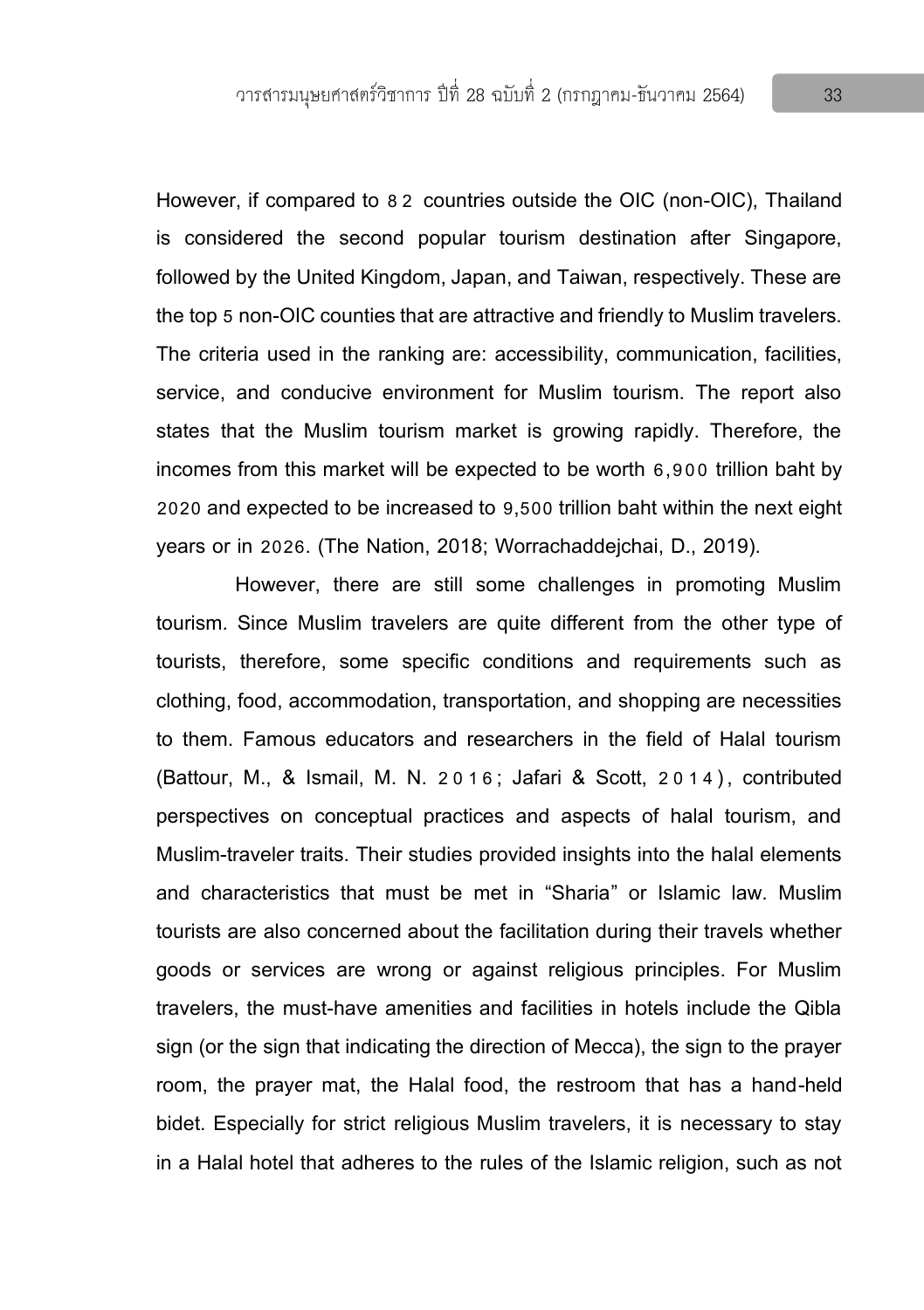selling prohibited items such as pork or all kinds of alcoholic beverages. Besides, food and appliances provided for Muslims must come from Halal certified production facilities. Similarly, Islam, M., & Käkkäinen, L. (2 0 13) proposed that Muslim tourists had specific needs for receiving Halal-certified service and products which is fundamentals of the Muslim lifestyle. The hotel should also prepare a Muslim prayer calendar, cloth (or prayer pad) in the room, and direction sign indicating the west (which is the direction of Makkah), the noble Quran in Arabic - English (or Thai), Halal logo or symbol on packages of snacks in the mini-bar. Besides, the tour operator has to develop suitable tourism routes and provide facilities that can cater to the needs and lifestyles of a particular Muslim traveler, e.g., Halal hotels, restaurants, guest privacy recreation (separate recreational facilities for male and female i.e., swimming pool and spa room), mosques, Muslim sacred places, and religious specific spots near (or in) the tourist attractions. Service providers in the hotel and tourism business should arrange comfortable areas and prayer facilities to support Muslim's daily routine; nowadays, not many service providers of the tourism industry in Thailand are ready to support these requirements and lifestyles.

Concerning Muslim tourist behaviors, they mostly travel abroad with friends and family. The purposes of travel are for the family's holiday, business, and medical treatment (which takes approximately one week for a journey). In terms of expenditure, they tend to have high spending on travel. The popular Muslim tourist destinations are large cities like Bangkok, Phra Nakhon Si Ayutthaya, Pattaya, Ko Chang (Trat), Chiang Mai, Phuket, Phang Nga, and Krabi. Above all, the trendy types of tourists that we have to place importance on today is the modern Muslim tourists that are attractive,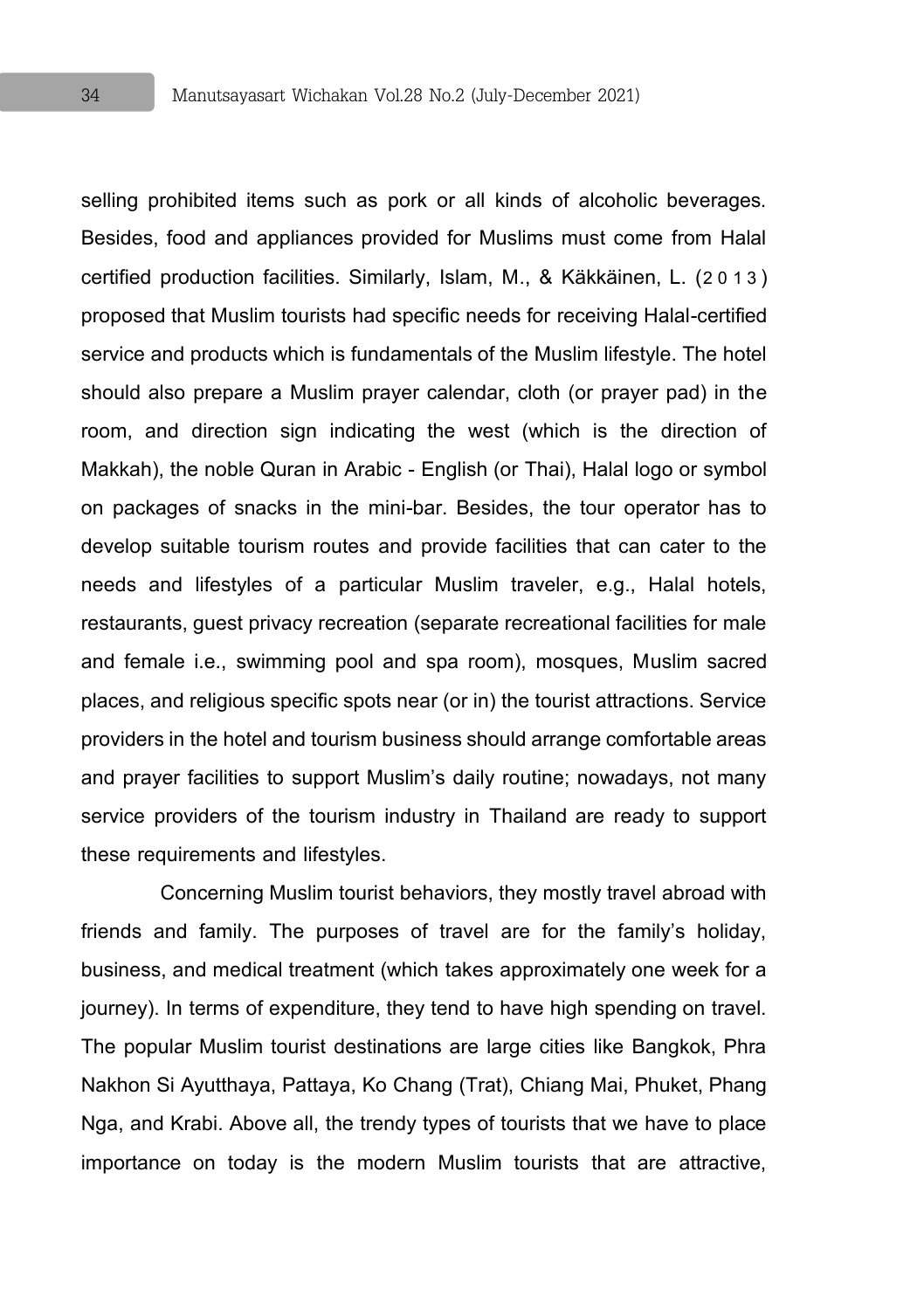motivated, knowledgeable, prospective, and technologically friendly consumer (tech-savvy). Apart from the modern Muslim travelers, another group of Muslims traveling abroad primarily for the religious - to perform an annual Islamic pilgrimage to Mecca (or Makkah). This type of travelers usually visits Thailand before traveling to Saudi Arabia. From the behavior of all of the tourists mentioned above, these are the reasons why Thailand has a fast-growing number of Muslim tourists every year.

Therefore, this study aims to investigate the Muslim tourism routes and activities that promote lifestyles and present cultural identities connecting with religions to evaluate the potentials and capacity of the Muslim tourist market expansion in Thailand.

#### **2. Literature Reviews**

As Muslim tourism is considered a niche market, there were fewer studies on this type of tourism than conventional or holistic tourism ones. The related literature reviews are:

Battour, M., Battor, and Ismail, M. (2012) studied the mediating role of Muslim tourists' satisfaction in Malaysia and showed that the positive motivation and satisfaction of the tourists were significantly related. It was also found that the satisfaction of tourists had a positive effect on loyalty to destinations. The most motivation factor attracting Muslim tourists are beautiful natural scenery or landscapes, spacious areas, clean, and places to browse for luxury and modern products.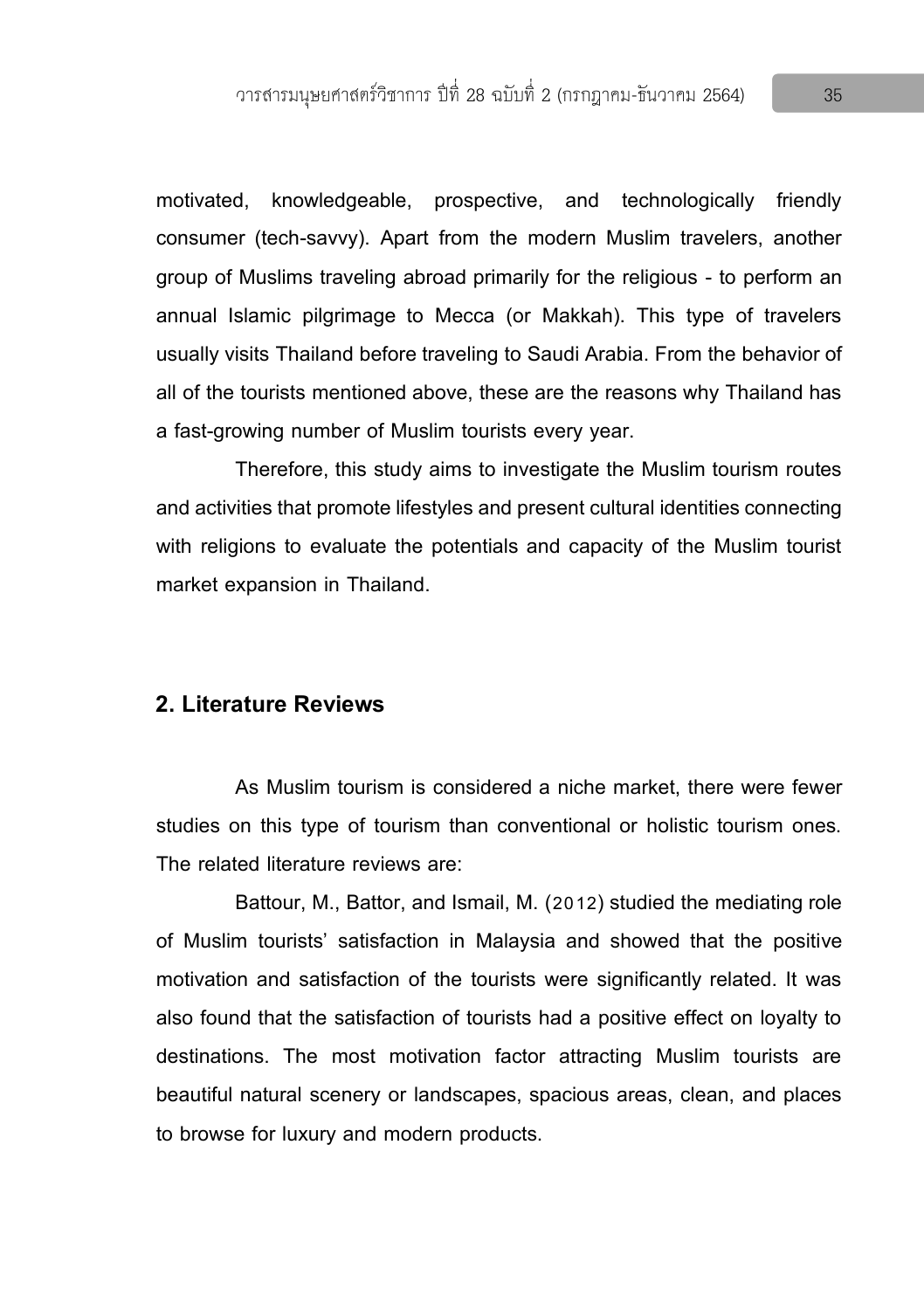Islam, M., & Käkkäinen, L. (2013) conducted the study entitled 'Islamic Tourism as Prosperous Phenomenon in Lapland'. The results of the study found that Muslim tourists had specific needs for receiving Halalcertified service which is deeply attached to the Muslim lifestyle. These tourists require Halal-certified service and trademark for food, separated spa room for women-only, separated swimming pools for men and women, and other amenities such as a prayer room in the hotel's guest rooms. However, there are not many studies on these topics. The study's recommendation was service providers should emphasis on increasing the potential and development of Lapland's tourism in attracting this group of tourists.

Klaewnarong, A. & Assarut, N. (2019) conducted the surveys with 319 Thai-Muslim Bangkok dwellers to examine the influence of Islamic religiosity on tourists' travel motivation, destination, satisfaction, and destination loyalty. The findings revealed that tranquility of mind, good infrastructure, diverse tourism attractions, cleanliness, and safety are the key influencing factors on tourist's travel decision. These factors also have positive effects on tourists' satisfaction and destination loyalty. This is in accordance with Thaothampitak, W. & Weeralit, N. (2008) whose study was 'Tourism Motivation and Satisfaction: The case study of Trang Province, Thailand'. The results found that a peaceful and restful atmosphere, security and safety, variety of outstanding scenery and attractions are the main factors affecting for tourists to revisit Trang province. Furthermore, Khamsamran, M. & Vanichkul, N. (2016) investigated factors influencing travel decision-making of Muslim tourists and revealed that marketing-mix influences travel decisions at a high level  $(X= 3.84, S.D. = 0.97)$ . In terms of Muslims' behavior, they prefers to visit to natural attractions (e.g., the sea,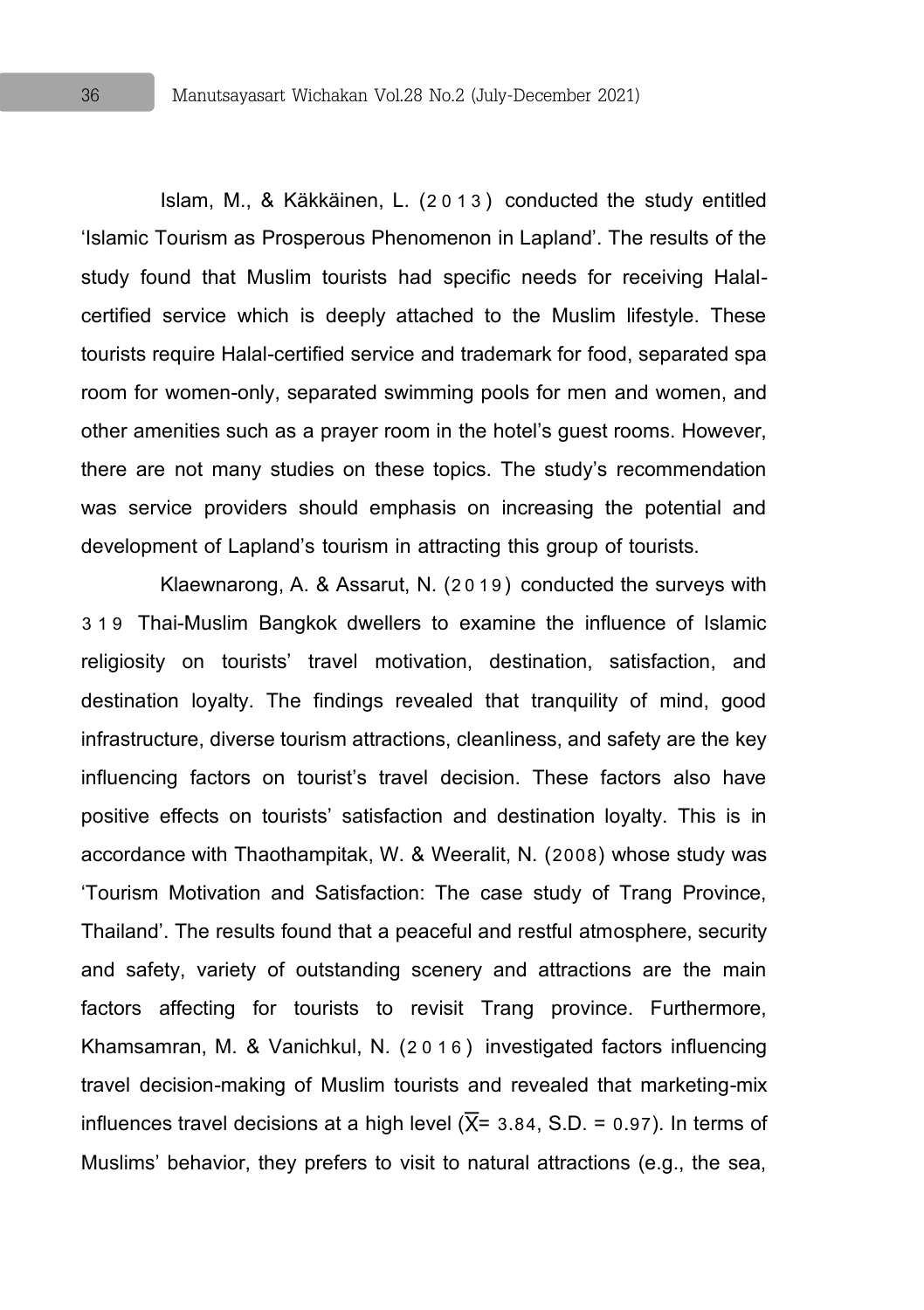waterfall, mountain, and island.) historical/archaeological sites, cultural/traditional attractions, recreational and educational spots, respectively. Sookhom, A., Krivart, K., and Tavarom, A. (2020) proposed in the study that Phuket province is rich in cultural, natural, recreational tourist destinations, it is one of the top 4 best destinations in terms of potential and readiness to support Halal tourism in Thailand. There are not only large Halal-certified hotels but also halal-friendly small-and-medium-sized hotels all over islands around Phuket.

The previous study indicated relations among tourists' personal factors, perceptions on service, revisit intention, and word-of mouth. Sangduang, T. & Rongchoung, J. (2017) examined that there were positive relationship among these factors: Muslims' tourist behaviors, perception on Halal-tourism-service level, revisit intention, and word-of mouth. Therefore, positive tourists' perception of Halal-friendly service management of attractions, accommodations, and restaurants could be one of the pull factors influencing tourists' revisiting and word-of-mouth marketing communication.

#### **3. Methods**

The research methodology is the participatory action research (PAR) which is divided into four phases as follows:

*Phase 1:* In this phase, the research team studied concepts and theories from secondary sources related to Muslim tourism including tourism trends and behaviors of Muslim travelers in four regions of Thailand, i.e.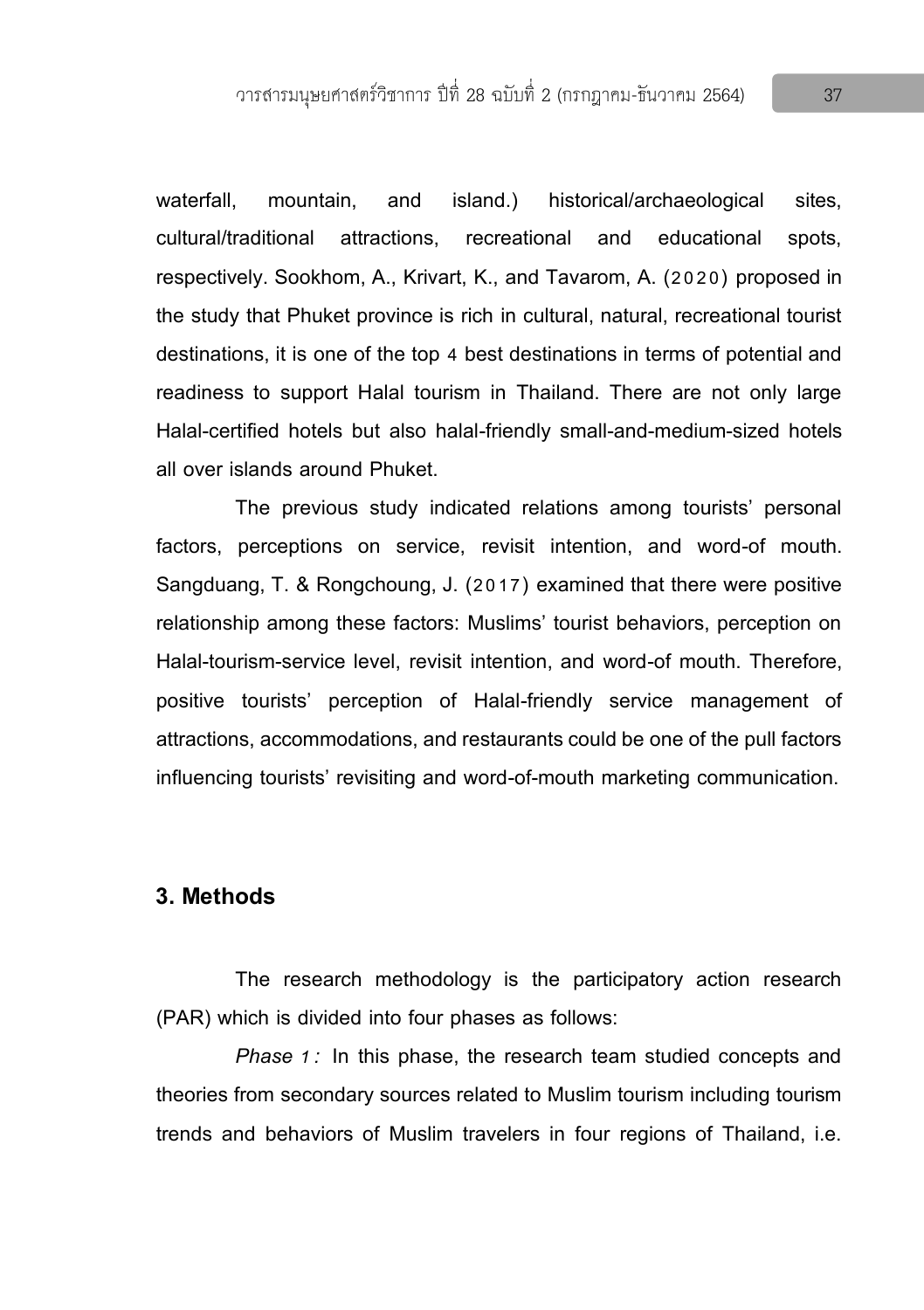Central, North, Northeast, and South, and 2) analyzed the potentials of each region by using SWOT analysis to identify weaknesses, strengths, threats, and opportunities for Muslim tourism development.

*Phase 2:* In-depth interviews and focus groups were conducted in this phase. Firstly, the in-depth interviews were conducted to explore respondents' perspectives on current-situation analysis as well as the impacts on positive and negative effects toward Halal tourism in Thailand. There were 1 0 religious leaders in the community, experts, and executives in both public and private sectors; they are all related to Muslim tourism development. Secondly, four focus group discussions in four regions (i.e. Central, North, South, and Northeast) were organized. There were fifty people in each meeting. In total, there were 200 participants in the four regional group meetings. All participants in the focus group participate in studying and planning travel routes as well as activities for Muslim travelers. The travel routes are created through Muslim travelers' interests, behaviors, and the way of life showing the identities of Muslims in various perspectives (which can be linked to other religions, but not conflict or contrary to practices of other particular religions). Besides, the creation of these travel routes and tourism activities mainly focused on Halal tourism -- the target routes chosen for Muslim tourism must be in the province areas linked to the target provinces that already exist in other regions. Moreover, the target areas require to support the basic elements and facilities for Muslim travelers, i.e. popular or remarkable tourist attractions, hotels and accommodations, Halal restaurants, transportations, and other related tourism information.

*Phase 3:* This phase concentrated on selecting, adjusting, and developing the routes to be more appropriate and potential for attracting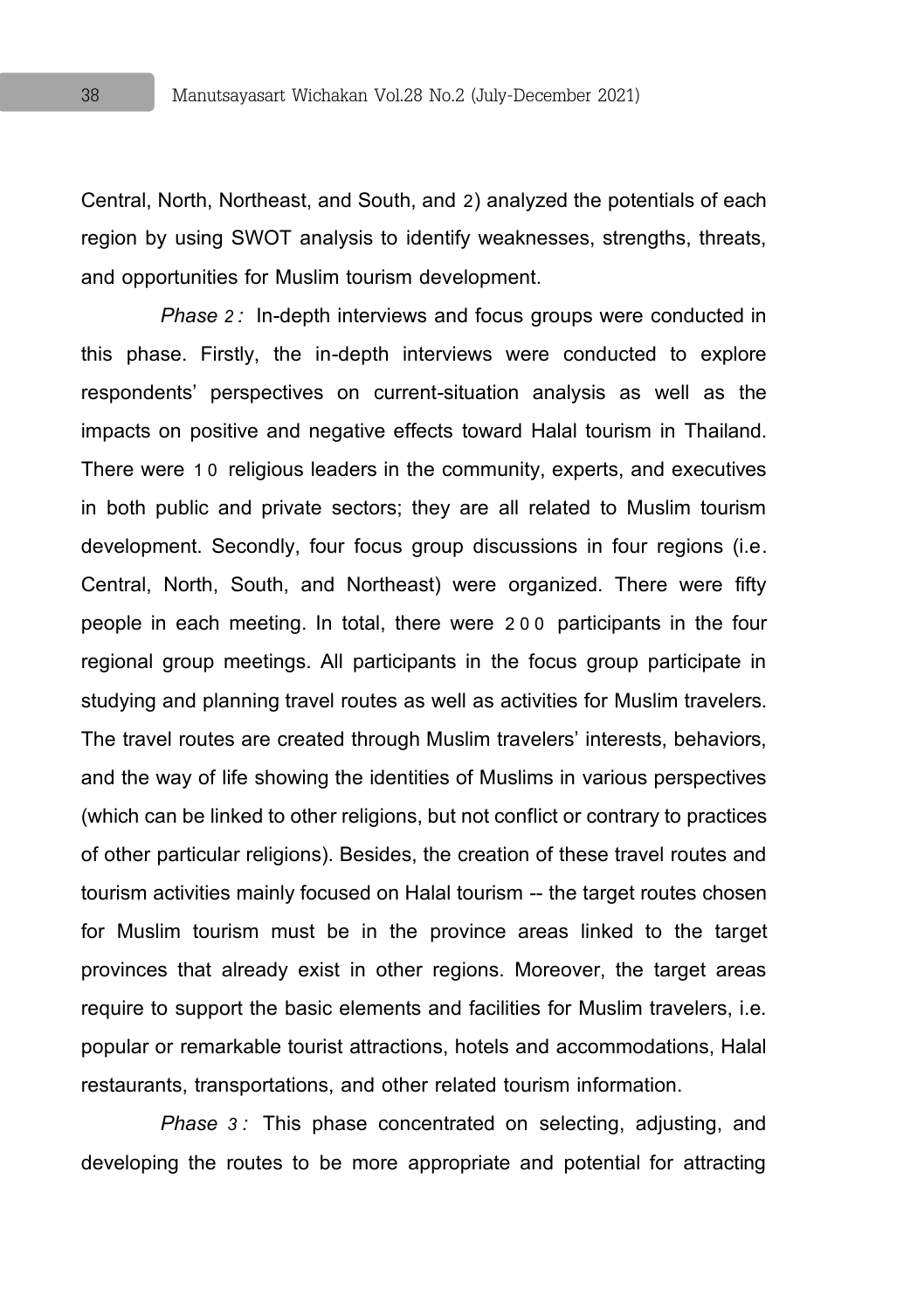Muslim travelers and promoting Halal tourism. The results from phase 2 were used as significant data for the development to obtain an ultimate route out of 4 tourism activity routes for Muslim travelers, with conditions according to the readiness of facilities for Muslim tourists. At least 35representatives from government and private sectors related to tourism development went to the selected areas to explore and conduct a 2-day, 1-night Muslim travel route as well as to examine its potential for Halal tourism.

*Phase 4:* Organized a meeting to promote the Muslim tourism routes where Muslim tourism activities were organized for one day. The research team also invited representatives from various departments of the Royal Thai government, public and private sectors, and ready to prepare information for the public dissemination meeting for the Muslim tourists by producing the followings:

1) The video clip that contains the content of tourism promotion of Muslim groups, the length of the video clip is in between 5-10 minutes, was transferred to the 32 GB capacity flash drive in both Thai and English.

2) The book of the travel routes of Muslim groups that contain information derived from the group discussions and the routes survey. It was translated into both Thai and English, and it was created in the form of booklet and E-book.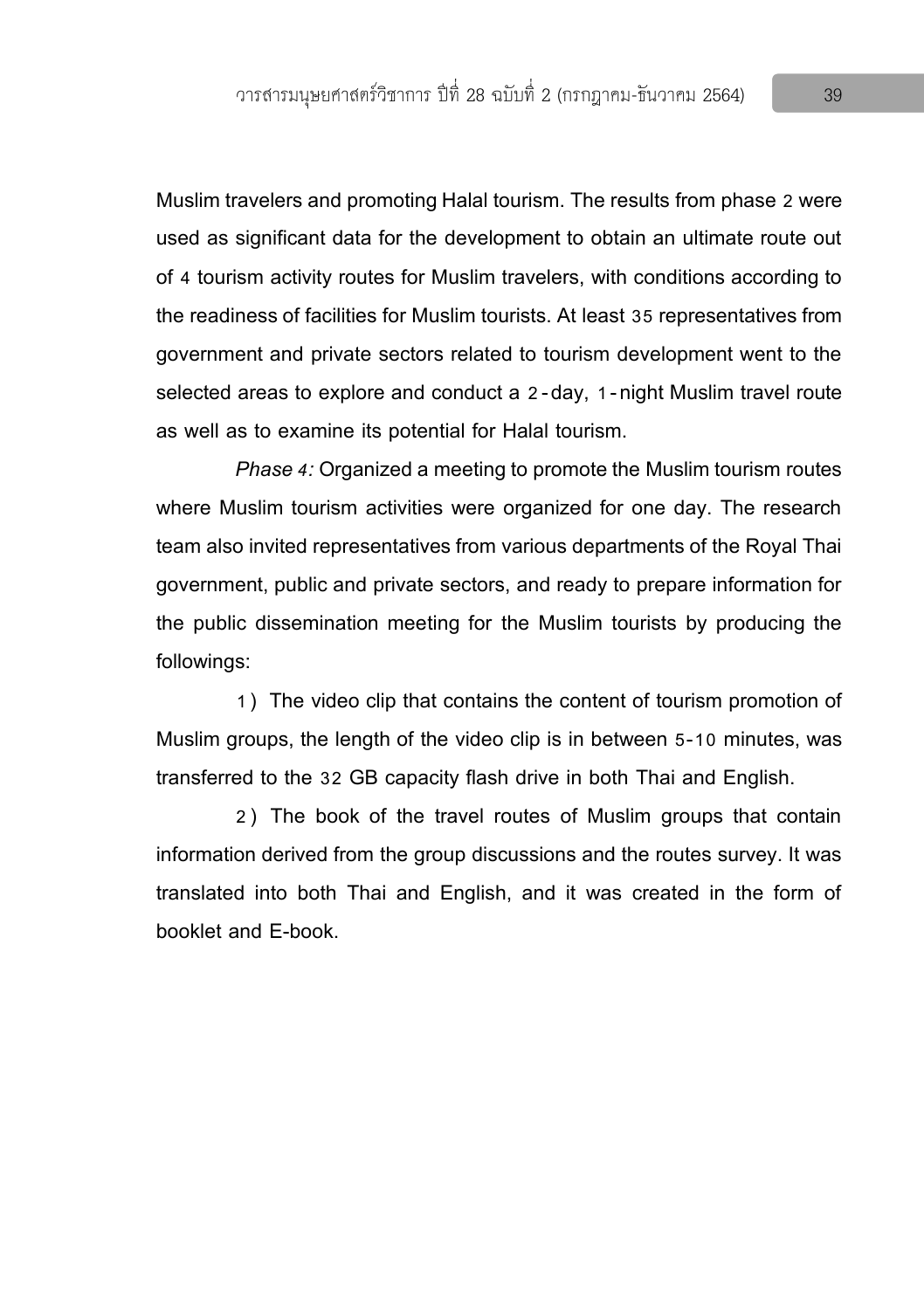#### **4. Results**

Based on the secondary sources as well as in-depth interview, the investigation of the top Muslim travel routes and activities that promote lifestyles and cultural identities are as follows:

The best routes for Muslim tourism in Thailand is so-called "Andaman Way (of Life)" as the top travel routes connecting Krabi, Phang Nga, and Phuket province, to promote Thailand as a non-Muslim but Halalfriendly destination. The routes connect the way of life of the Muslim communities, local cultural identities, and various patterns of tourism management such as health tourism, sports tourism, and others facilities. There are three days, two nights Muslim travel routes, including tourist attractions in Krabi, Phang Nga, and Phuket (See picture 1). The travel routes are so outstanding and interesting that can become the best of Muslim travel routes in Thailand since the tourists will be able to gain fabulous experience to learn and expose to the way of life of people in these areas. For example, Muslim community in Yao Yai Island area, with tourist management providing the various activities to the tourist to learn about extracting the Mardyard Oil and the herbal oil for treating fresh wounds, burns, and scalds. Also, in Yao Yai Island, there is a tourist promotion in water sports for tourists in line with Strategy 1 and the recommended actions from of Thailand's tourism strategy and development roadmap towards 2021. (Office of Permanent Secretary Ministry of Tourism and Sports, 2017). The first strategy focuses on the development of goods, services, facilities, and creating a balance for Thai tourism through marketing); the recommended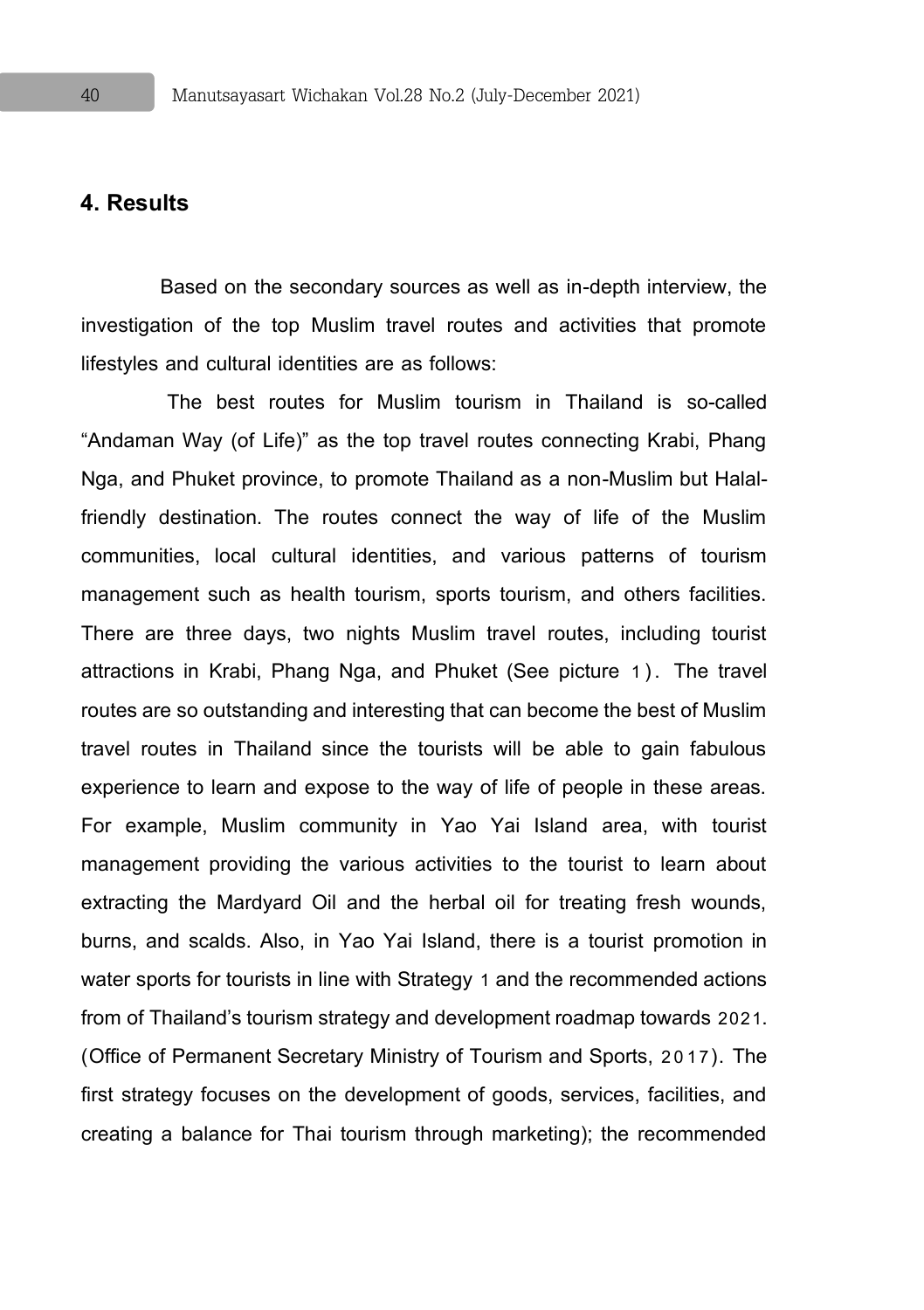actions are to promote and develop awareness as well as interest in sports and exercise at the local level to become more widespread and comprehensive. This refers to canoeing to see abundant mangrove forests, trekking on the nature study path, and rock climbing, etc. Afterwards, visit the religious place of worship, Khlong Haeng Mosque, and then dine at Pak Nam Seafood Restaurant where is the Muslim restaurant serving Thai food, seafood, and Halal food, beverage with atmosphere beside the Krabi estuary. Later, travel to the Emerald Pond, the popular tourist attraction in Krabi Province, and considered as one unseen places in Thailand. The emerald pond is the beautiful natural pond whose characteristic is limestone containing clear emerald green water. Afterwards, visit Wareerak Hot Spring Retreat where is the health resort that has cool and pleasant atmosphere located at Tom riverside. There is a full-service spa for tourists. This is in line with the national development strategy for being a medical hub 2017-2026 (B.E 2560-2569) that performs the activities in medical and wellness tourism. Next, have dinner at Kanabnam View Seafood, and stay the night at Aonang Princeville Villa Resort and Spa. In the morning, travel to Ban Na Tin, a small community where most people are Muslim. They have simple lifestyle, and the community is unique remarkably in teaching the most traditional Islam in the area. There is an outstanding local tradition and simple lifestyle based on the sufficiency economy philosophy.This is line with the strategy 2 of the Ministry of Tourism and Sports, 4th Edition (2017-2021) on the development of personnel and network partners in all sectors in the tourism industry. Next, have lunch at Rabeab Kitchen Inter Buffet Halal Food where there is Halal food ready to serve. Next, travel to Gee-Or Shop, the center of souvenirs from Krabi Province. There are various products such as Tao-Sor sweet,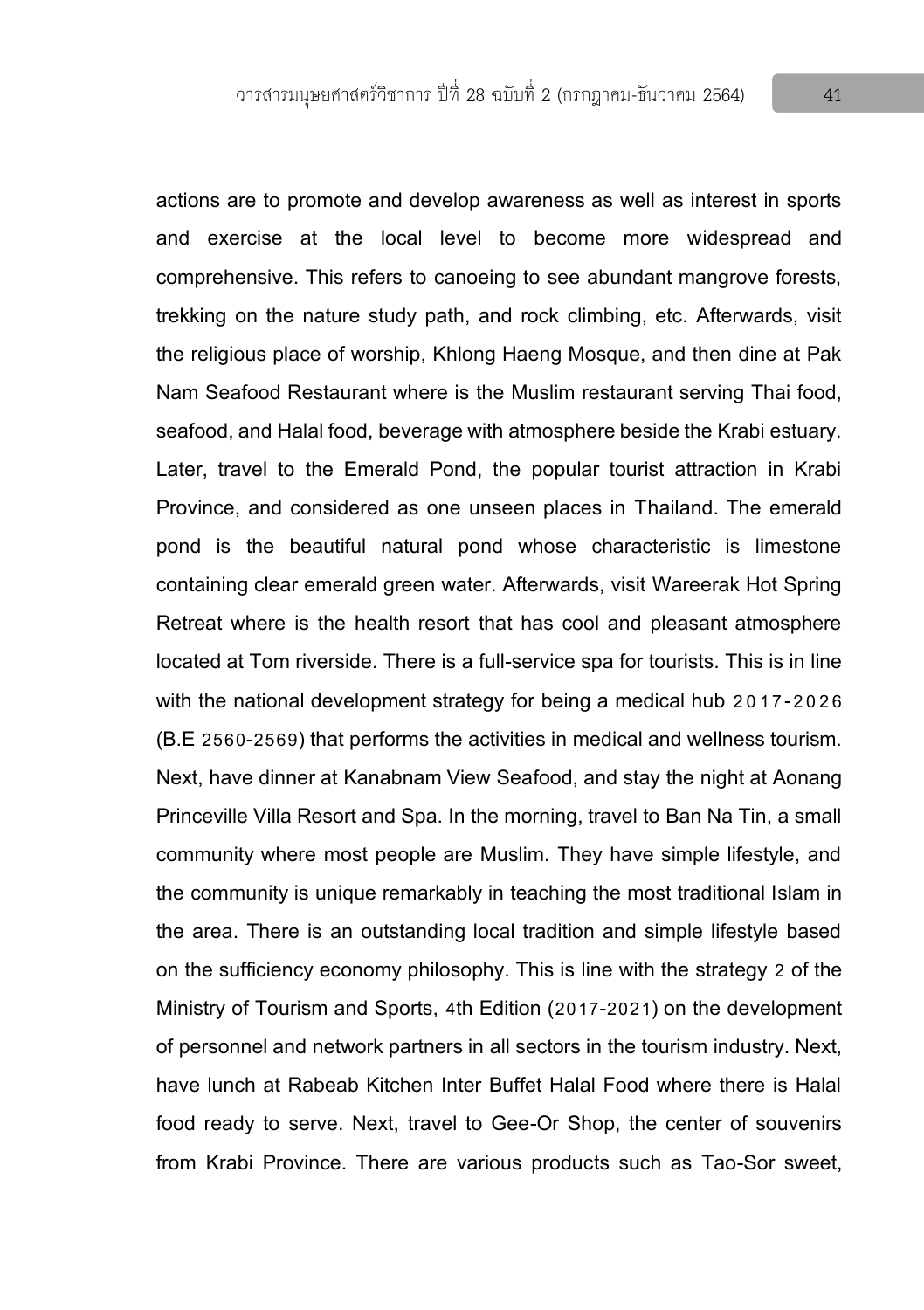shrimp chili paste, squid sheets, Hokkien rice vermicelli, and Halal food. Next, depart to Krabi International Airport for travelling back.





This study utilized the framework in creating an evaluation form to select the top Muslim tourism routes by considering, analyzing, and applying the rules to be suitable with the operational context of the project. The tourist experts improved and combined the main topics together again so that it became the criteria for selecting the top Muslim travel routes to be able to use as an instrument in assessing and selecting the top Muslim travel routes appropriately and truly effective. It can be divided into 5 criteria as follows:

1. Tourist attractions: The target tourism route area must cover various tourist attractions with diversity, and must be friendly to Muslims.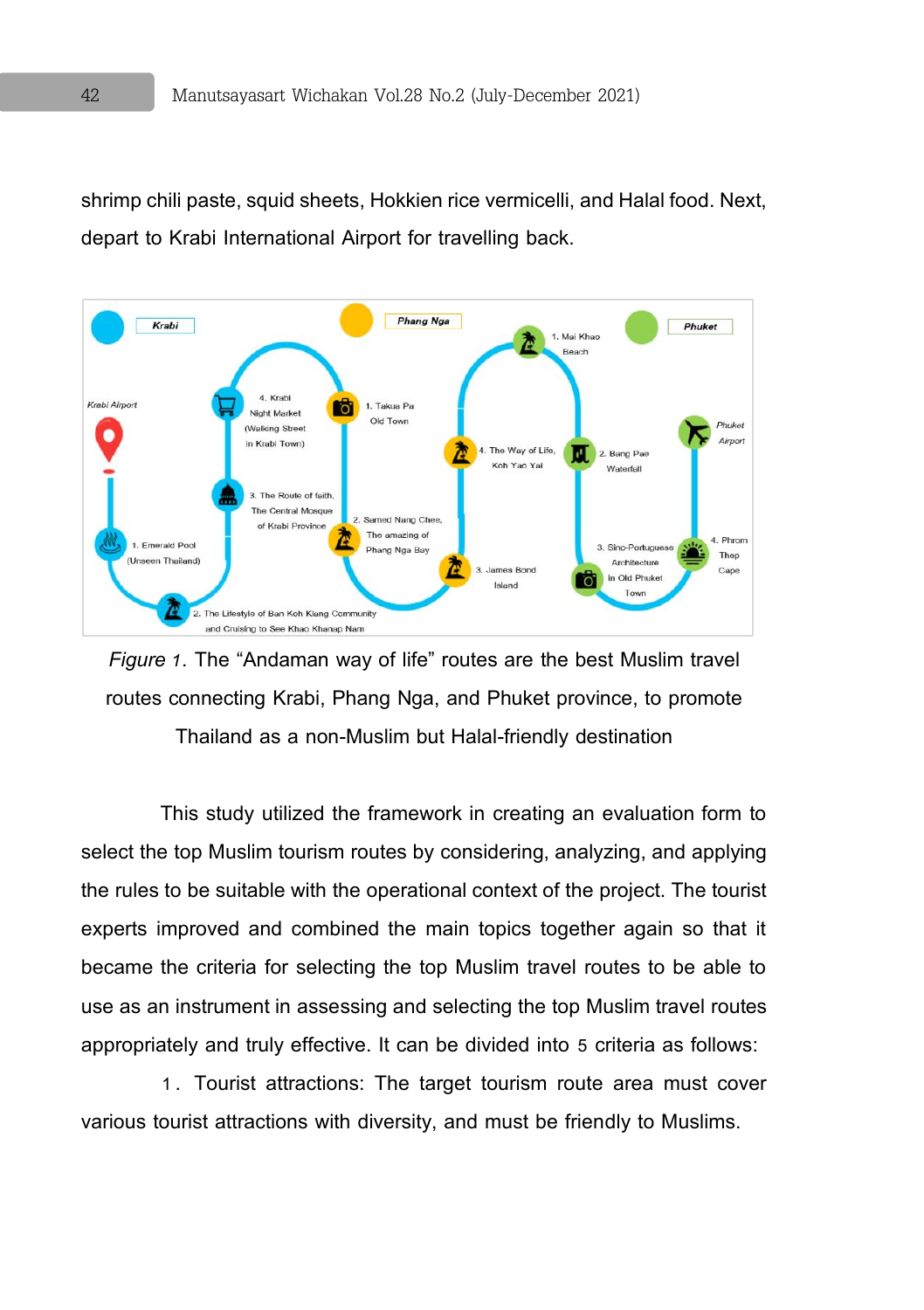2. Accommodations: The target tourism route area must provide tourist services for Muslim tourists, with facilities that are not contrary to Islamic principles, provide Halal food and have religious ritual rooms.

3. Halal restaurants: The target tourism route area must have a halal restaurant with a clear Halal sign, including a variety of Halal food menu. The food must be prepared according to Halal principles, and the raw materials used for cooking must not be contrary to the principles of Halal production.

4. Convenience in Transport: The target tourism route area must have convenient routes to access various tourist destinations. The public transportation systems must be satisfied users' experience to travel to diverse tourist attractions and public relation signs must be provided for tourists to easily access tourist attraction routes.

5. Other tourism information: The target tourism route area must have public relations for tourism in various areas along the tourism routes. There must be a tourist service center to assist along the route.

According to the 5 criteria above, the project of tourism promotion of Muslim groups analyzed and selected the top Muslim travel routes, and the third route in the southern area, the top Halal-friendly travel routes in Thailand named "Andaman Way (of Life)", was selected. This route presents the tourism that connects 3 provinces; Krabi, Phang Nga, and Phuket.

Exploring and testing of Muslim travel routes is an important step of the study, as it is about bringing representatives; executives, experts, scholars, religious leaders, and the private sectors on Muslim travel, involved in the management of Muslim tourism in the area and other representatives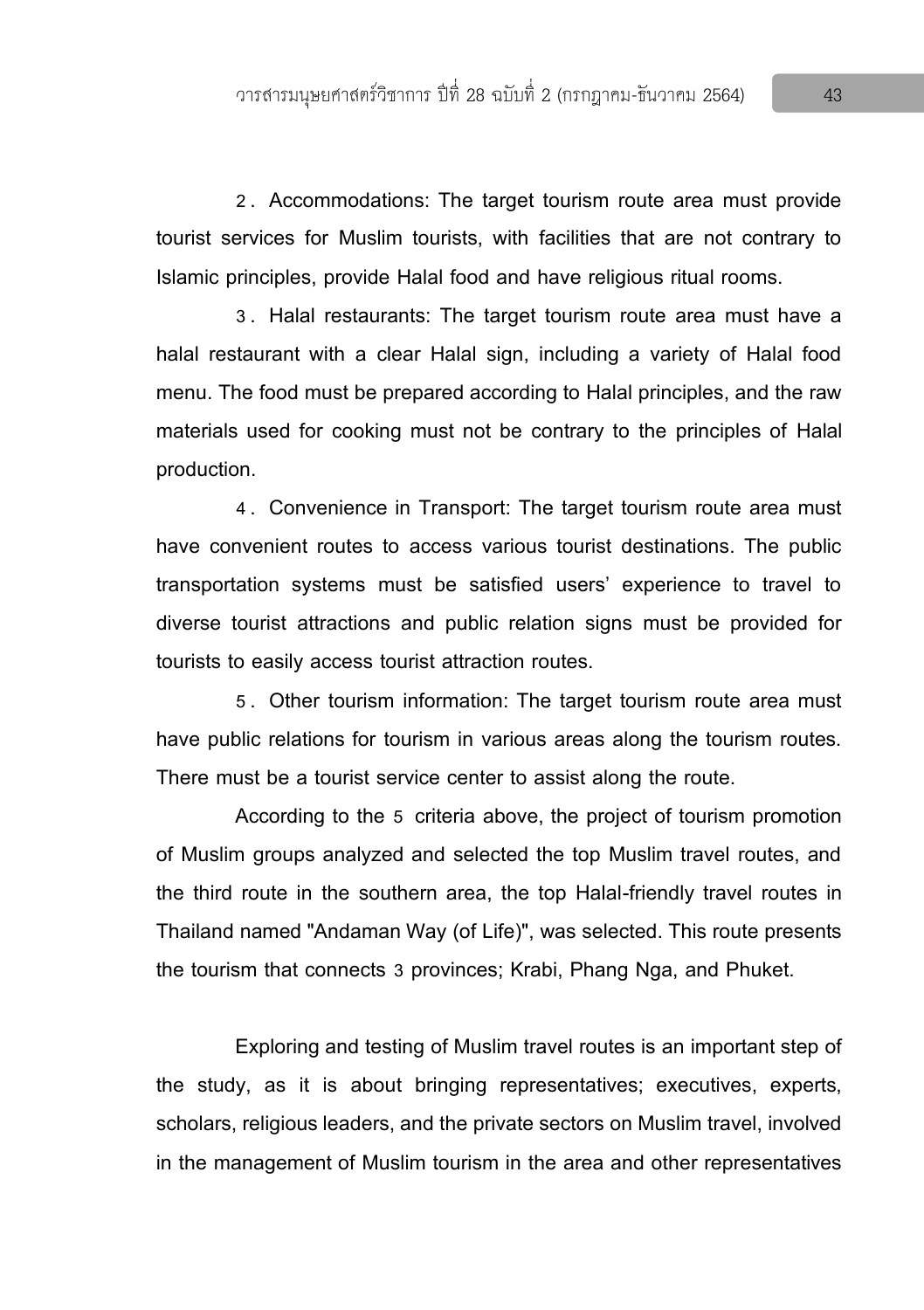from the government to conduct the study and assess the potential of the mentioned tourist destinations that was selected as the top route for Muslim group tourism activities. The assessment results in various area revealed as follows:

1. Potential assessment results in tourist attractions: According to the potential assessment of the related government and private representatives that brought them to find the average of the potentiality in order to know the level of the potentiality of the tourist attractions along the routes of Muslim tourism in the area of tourist attractions, it found that the potentiality was at a high level with an average of 4.03. As for suggestions on tourist attraction management, it found that government agencies and the private sectors must pay attention to the facilities, and should not be contrary to Islamic principles which is beneficial to Muslim tourists. However, it must not excessively emphasize on developing facilities and the image of the Halal tourist. It should be done in the middle level so that it can provide the service and be the benefit to other tourist groups.

2. Potential assessment results in accommodations/hotels: For the potentiality of tourist attraction in the travel routes of Muslim group in the area of accommodations and hotels, it found that the potentiality was at a high level with an average of 4.2 5. As for the suggestions in the area of hotels and accommodations, it found that there are very few hotels and accommodations where can provide the full service to Muslim group. Mostly, the business operators will focus on the management that is able to support Muslim group, but it is not a full service, or it is the hotel that is friendly to Muslim group. Therefore, what should be developed is cleaning and providing the signage that includes the Arabic language for the accommodations and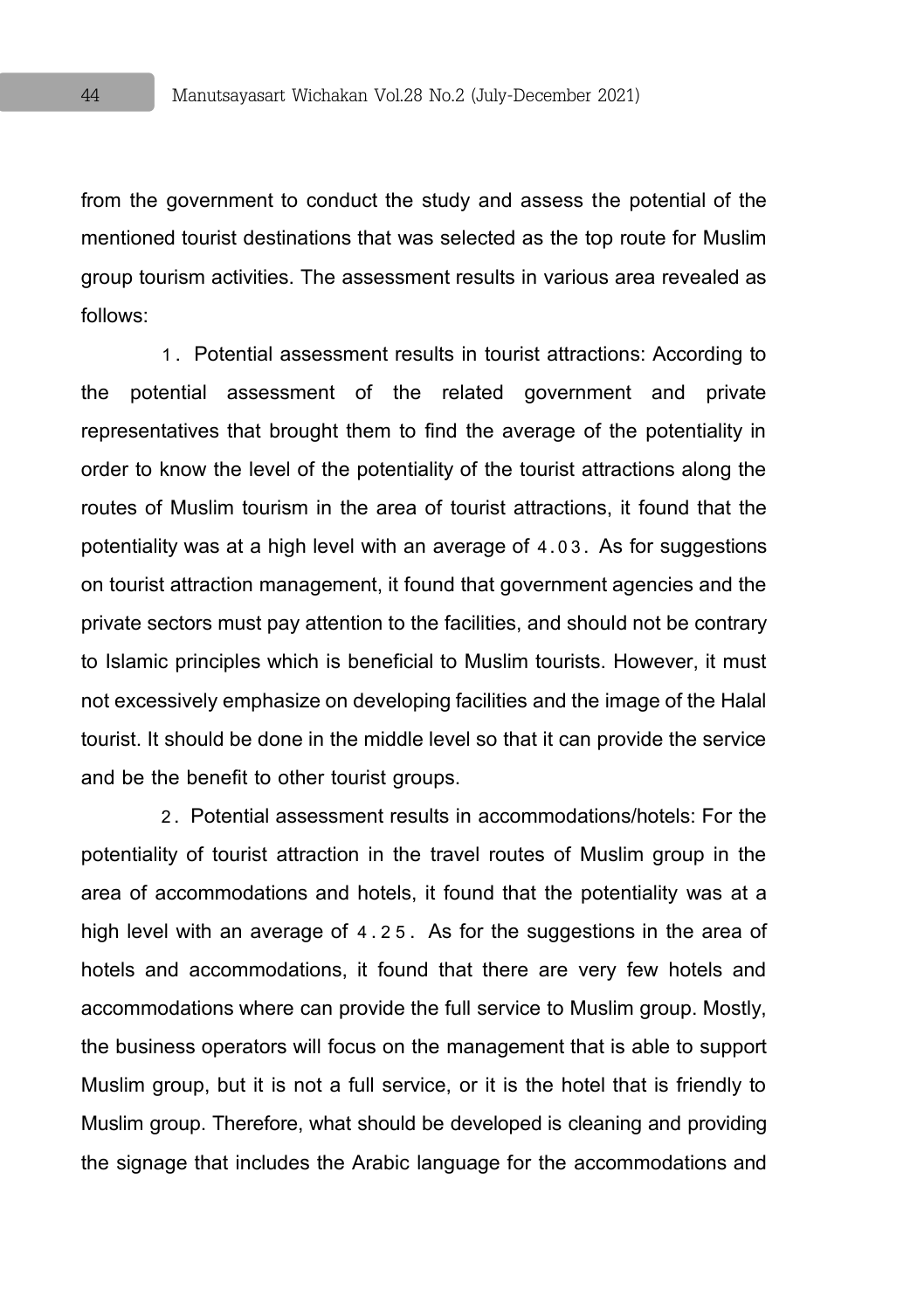hotels. This is the important issue to which the business operators should be attentive.

3 . Potential assessment results in Halal restaurants: For the potentiality of tourist attraction in the travel routes of Muslim group in the area of Halal restaurant, it found that the potentiality was at a high level with an average of 4.25. As For the suggestions in the area of Halal restaurant, it found that the business operators of Halal restaurant must request for Halal food standard certificate and show a clear Halal sign to the tourists in order to providing them accountability and confidence. However, the agencies who are responsible for licensing must track and monitor the business operators of the restaurant for the standard of the service based on the Halal standard continuously. If the business operators of the restaurant fail to control the service standard, there must be the consideration to deprive the certificate. Maintaining cleanliness of Halal restaurants and the dress code of the service staff is also an important issue to which business operators must pay attention.

4. Potential assessment results in transport convenience: For the potentiality of tourist attraction in the travel routes of Muslim group in the area of transportation, it found that the potentiality was at a high level with an average of 4.10. For the suggestions in the area of transportation, it found that there should be the development of the fundamental structure of the transportation in the provinces to be beneficial to tourists when they travel, such as developing rest stops, where provide activities to support tourists, that connect various tourist destinations in order to connect to other provinces nearby. Moreover, there should be the improvement of landscape along the tourism routes within the provinces which reflects the identity of tourist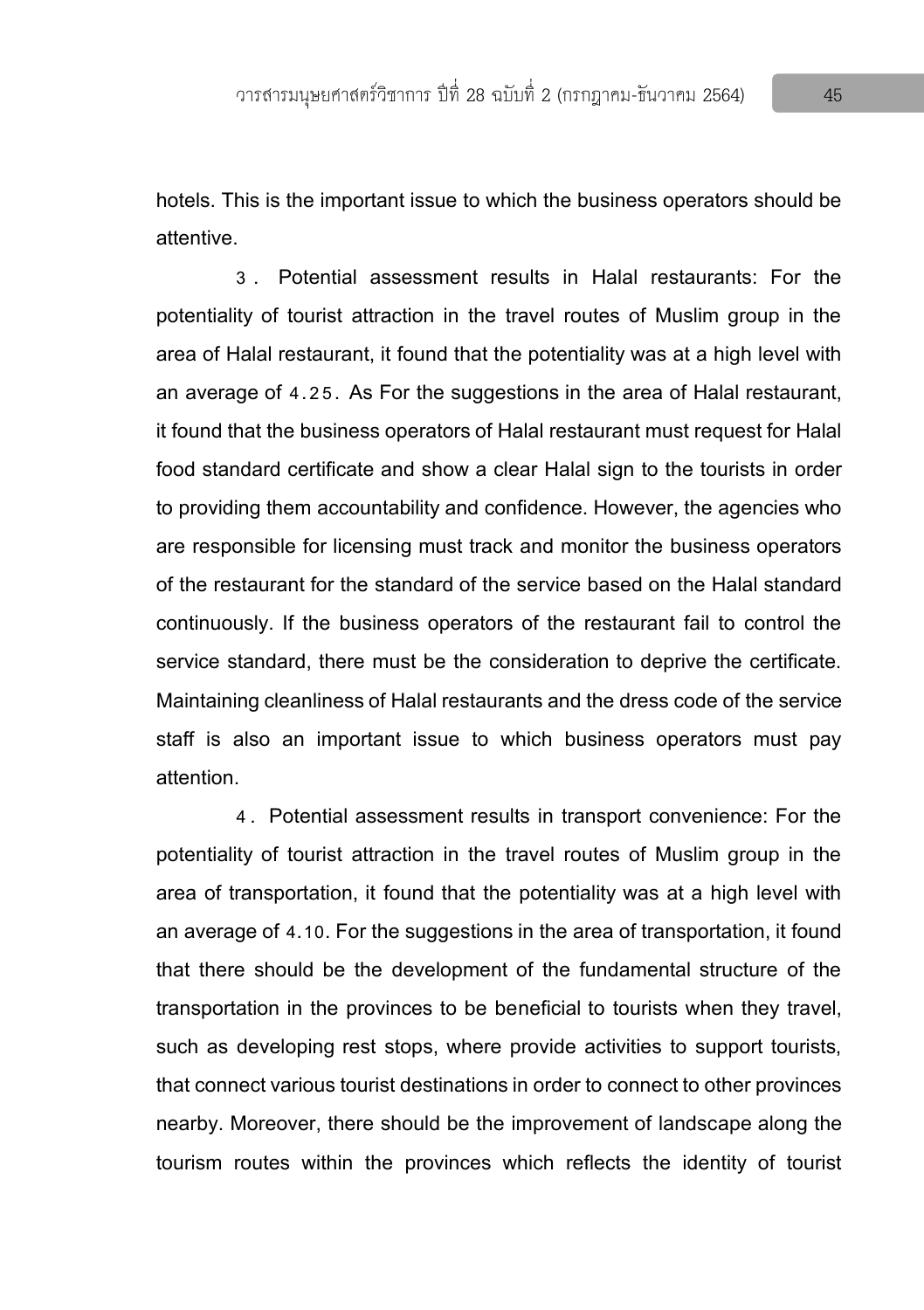attractions, including the development and creation of publicity signs for travel information both in Thai and English language and Arabic language, as well as various digital signage media that possibly help attract the attention of tourists. This will facilitate the travel to more tourist destinations, spread periodically, and cover the main/secondary transportation routes within the province.

5 . Potential assessment result in tourist information: For the potentiality of tourist attraction in the travel routes of Muslim group in the area of tourist information, it found that the potentiality was at a high level with an average 3.98. For the suggestions in the area of tourist information, it found that the potentiality should be increased in providing security and tourist information to tourists, such as having a tourist service center, organizing staff for giving advice, taking care of tourists at various points, and developing young guides in tourist spots to train young people in presenting their local tourist attractions.

#### **5. Conclusion**

This study aims to promote tourism Muslim tourism effectively. The research focuses on the development of information about the facilities in major tourist attractions for Muslim tourists; and the creation of tourism routes to connect the various tourist attractions with information available to support the needs of tourists. The Muslim tourism routes will be further promoted and used in public relations in Thailand and Muslim countries. Moreover, this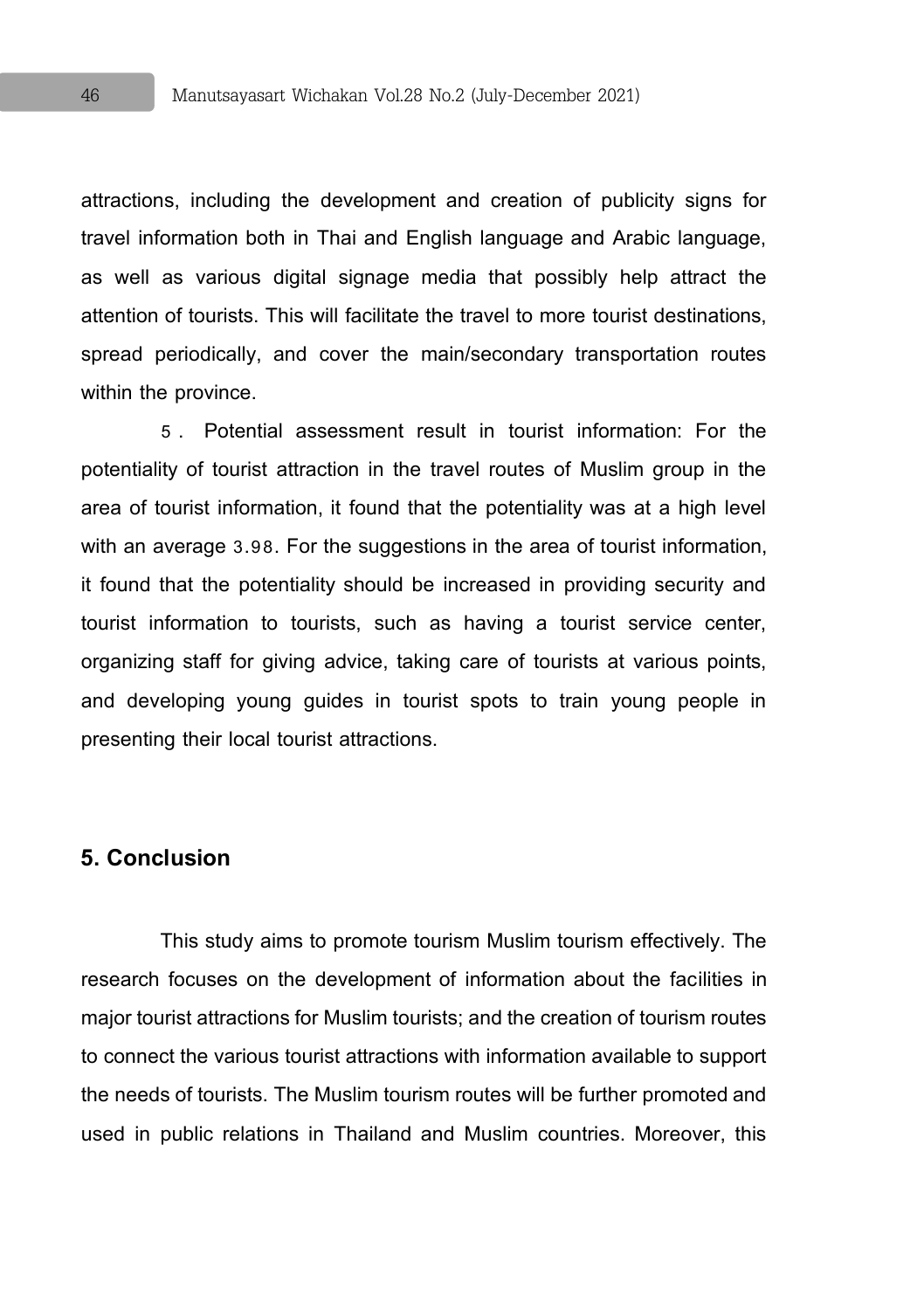study includes the creation and evaluation of new tourism routes that are adjunct from Muslim's favorite tourist destinations traditionally, which will help increase positive multiplier effects in Thailand's tourism industry. The positive impact can help economic growth, increase in jobs, and higher quality of life as well as health and well-being for locals and communities nearby, resulting in Economic increase sustainability.

The best travel routes named "Andaman Way (of Life)". These unique Halal friendly travel routes connected to three provinces (Krabi, Phang Nga, and Phuket) with the ways of life of the Muslim community. The characteristics of the tourist attractions that were organized in these routes have been ranked based on the criteria scores of the potential assessment in various areas. They were analyzed and evaluated by the experts who are expertise in various areas regarding tourism management of Muslim groups. From the selected tourist attractions in each province, there are different tourist attraction management in various areas to make the attraction, such as cultural tourist attractions, natural attractions, and local community tourist attractions.

After collecting data from a number of participants with insight knowledge of Halal-friendly tourism and Muslim attributes, the in-depth interview results were summarized and led to the stage of assessment and evaluation of the potential and readiness to support the Muslim tourists in Thailand. This stage also includes integrating the Halal-friendly tourism and supporting the growth of the tourism of Muslim travelers as follows:

1. The importance of tourism promotion of Muslim groups: Muslim ways of tourism (Halal Tourism) is considered the new topic, which is related to the tourism management in Thailand that will carry the policy in tourism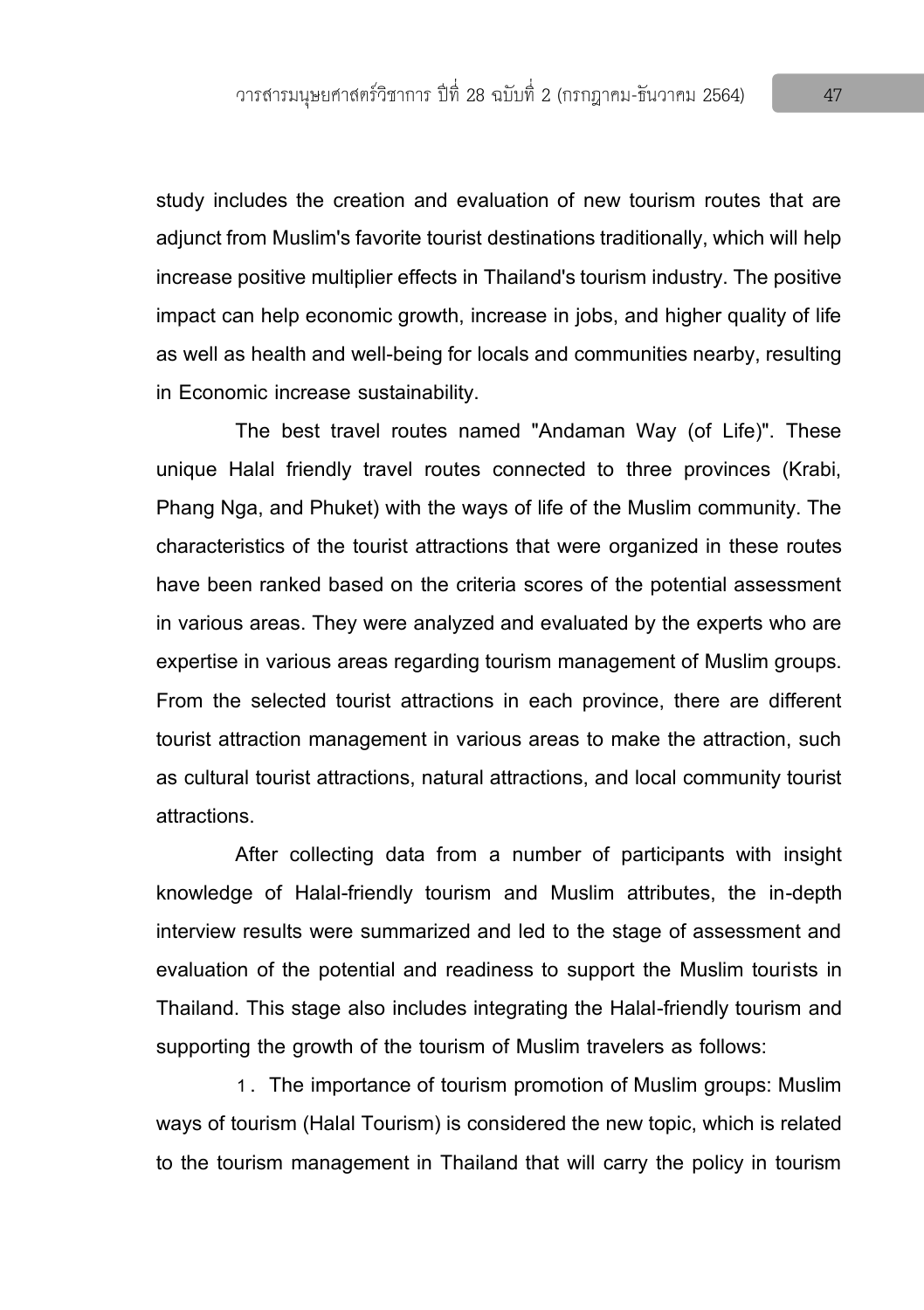promotion to be able to meet the needs of Muslims. This is because there are a lot of tourists in this group, who have economic potential, and Halal tourism is growing and dramatically interesting as they are the top-ranking group who spend money the most in foreign tourism in the world. Thailand is the country that has ability in tourism industry, especially in airlines which are acceptable in the area of being the best in providing food that meets the needs of Muslim tourists even though Thailand is not a Muslim country. Moreover, the management of the Suvarnabhumi Airport has one of the friendliest Muslim atmosphere in the world. In addition, the government has adjusted the strategy of operating the spa and hotel business in a halal manner to support the tourism of Muslim groups according to the correct Islamic framework.

2. Factors promoting Muslim tourism: Deciding to choose Thailand as the tourist destination by Muslim tourists is specific and they have more special preferences than other groups. The main factors that affect the decision in traveling to Thailand are as follows:

Halal food: Halal food industry is one of the main important factors in Muslim consumer market. The growth of Halal food industry creates the trend of being healthy and more competition in well-known Halal product brands. Additionally, some brands have created sub-brands that serve Muslims with Halal certified food. These popular Halal certified foods will create the accessibility to various Halal foods across the world, and make the tourism of Muslim easier. Food, aside from being intended for consumption, is also a communication mark that promotes understanding of differences between cultures and people. It raises awareness of Halal food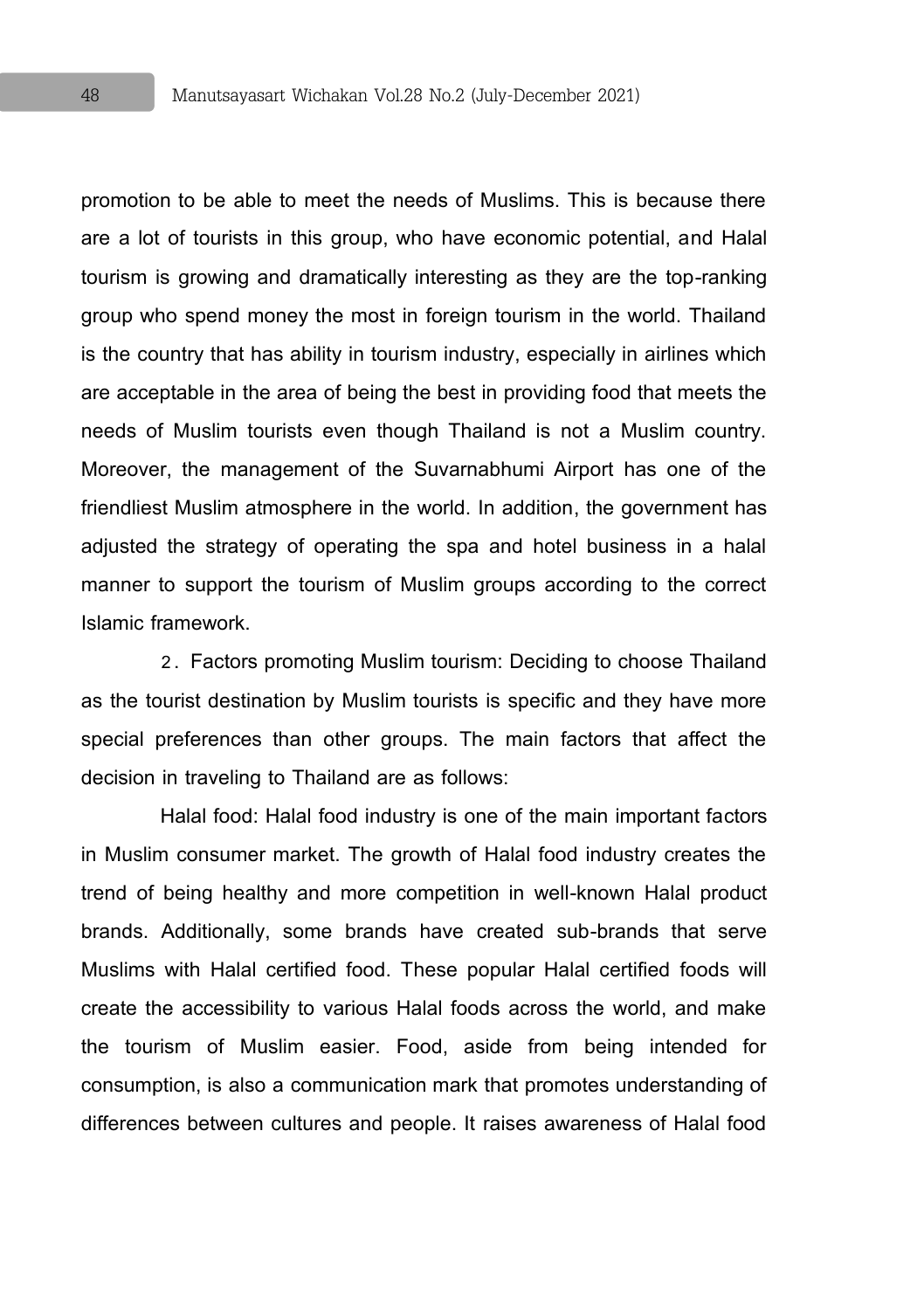and popular local food, and also reflects the diversity of the Muslim consumer market.

Accommodations and hotels: This is considered the important thing for supporting the Muslim tourist market. The accommodations and hotels need to consider the right Islamic principles, such as signs telling the direction for praying, pray rooms, a time table for praying, and the obvious separated Halal restaurant to create the confidence for them. Additionally, it can include other activities in the hotel, such as having no karaoke room in Halal restaurant, having separated pool or dividing time period for male and female tourists completely, etc. These things are the details needed to be considered at the accommodations and hotels for providing the service to the tourist groups as mentioned. Moreover, the cleanliness and safety should be emphasized due to the fact that cleanliness is related to religious practices. The area where Muslim tourists perform practice of praying must be clean. The dirt should not be left on the floor as the gesture to worship of the Allah's kindness will touch with the ground. (Ansorissunnah Royal Mosque, 1929)

The availability of places and tourist attractions: This factor is considered as the main factor in attracting the Muslim tourists' attention, such as the convenience of accessing to tourist attractions, the cleanliness of tourist attractions, the safety care for tourists, rules and regulations that create a clear understanding for tourists, places for praying in various points within the tourist attractions, etc. According to Klaewnarong, A. & Assarut, N. (2019), infrastructure, diverse tourist destinations, cleanliness, and safety are the factors affecting tourists' motivation and satisfaction. These crucial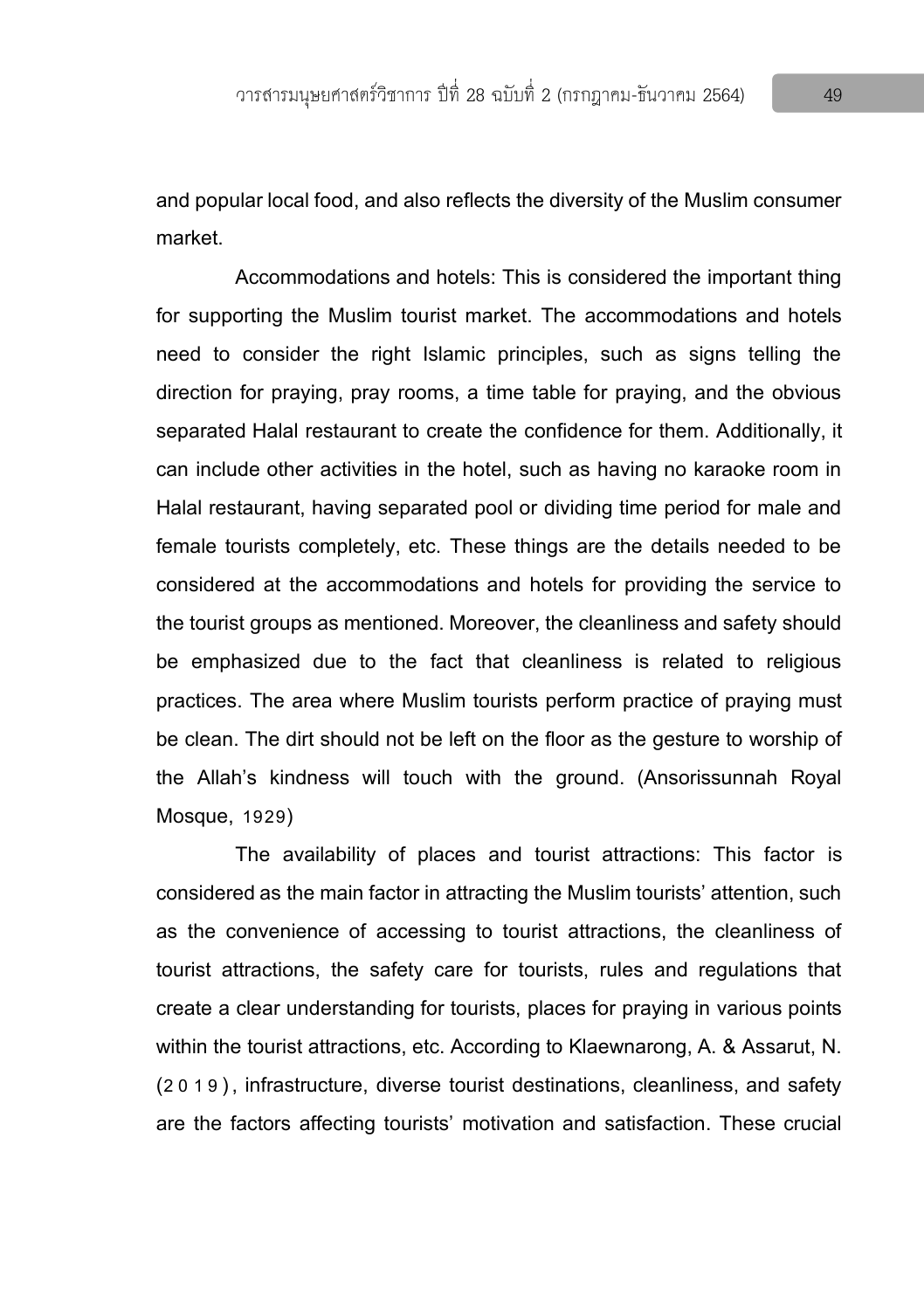factors also need to be considered because they can increase tourists' motivation to travel to that tourism spot. In other words,

3. Tourism management guidelines for Muslim travelers: According to the in-depth interview from related people in tourism promotion of Muslim groups, the opinions are as follows:

There should be collaboration of government and private sectors, including the related communities in order to sustainably proceed to manage the tourism of Muslim groups from overseas, and be in line with the real local condition as much as possible so that it can create the effectiveness in tourism promotion precisely.

There should be an ongoing public relations policy and true knowledge and understanding in tourism promotion of Muslim groups in order to create the impetus for tourism in Thailand that is sustainable and have more continuation than the past.

There should be marketing promotion to encourage tourists to know the travel route information that is friendly to Muslim groups by preparing a video to promote tourism routes in each region.

#### **6. Recommendations for Muslim Tourism Development**

#### *Policy Recommendations:*

It should encourage the collaboration from government sectors, private sectors, and tourism associations in various fields which are related to the tourist management of Muslim groups in the local areas so that there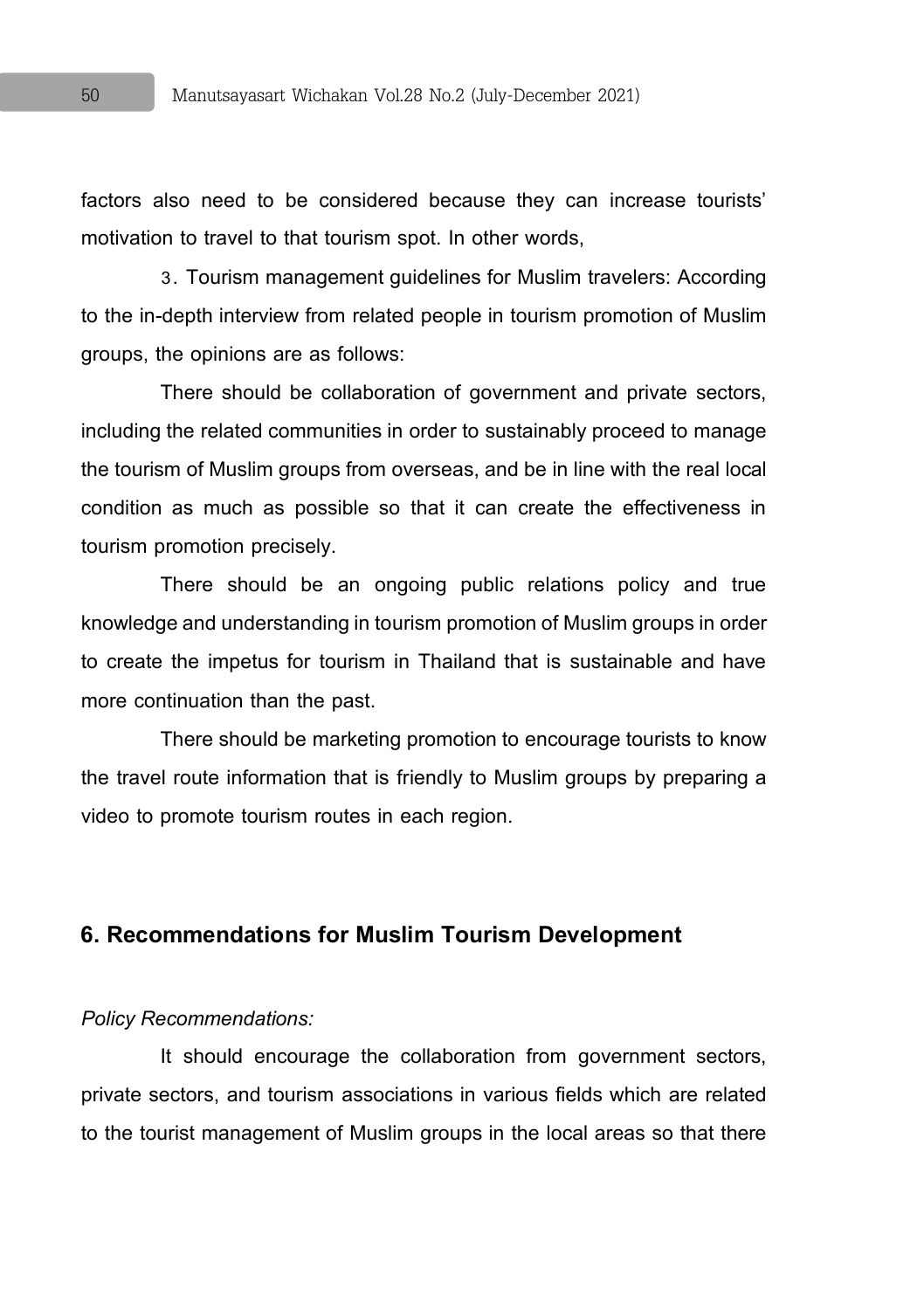will be a stronger guideline. Moreover, developing and creating the travel routes for Muslim groups must consider various factors related to the tourism that is not contrary to the religion, and be in line with the behaviors of Muslim tourists, such as Halal food, Halal restaurant, places for praying, mosques, hotels, accommodations, and facilities in tourist attractions. According to the mentioned factors, government sectors, private sectors, and business operators must have the preparation and standard in examining the service to be accurate based on the Islamic principles so that it can enhance the service and facilitate the tourists. Moreover, it is the creation of the travel routes that is interesting and impressive towards the tourists.

A clear master plan for tourism development for Muslim travelers should be developed by a person responsible for the project in responds to the tourism strategy of the group that covers various related issues. The plan also can be in conjunction with the provincial development plan that has the potential to support Muslim tourists.

Knowledge and understanding in tourism management of Muslim groups of business operators should be developed, such as hotels, accommodations, restaurants, tourist attractions within the area, and etc. It also includes the tourism personnel so that they will have the understanding that is in line with the behaviors of Muslim tourist as much as possible.

There should be a measurement and evaluation towards the project that responds to the tourism of Muslim groups in various areas in economic, social, and environment for being a guideline in improving the implementation of the mentioned project in the future for the most effective result.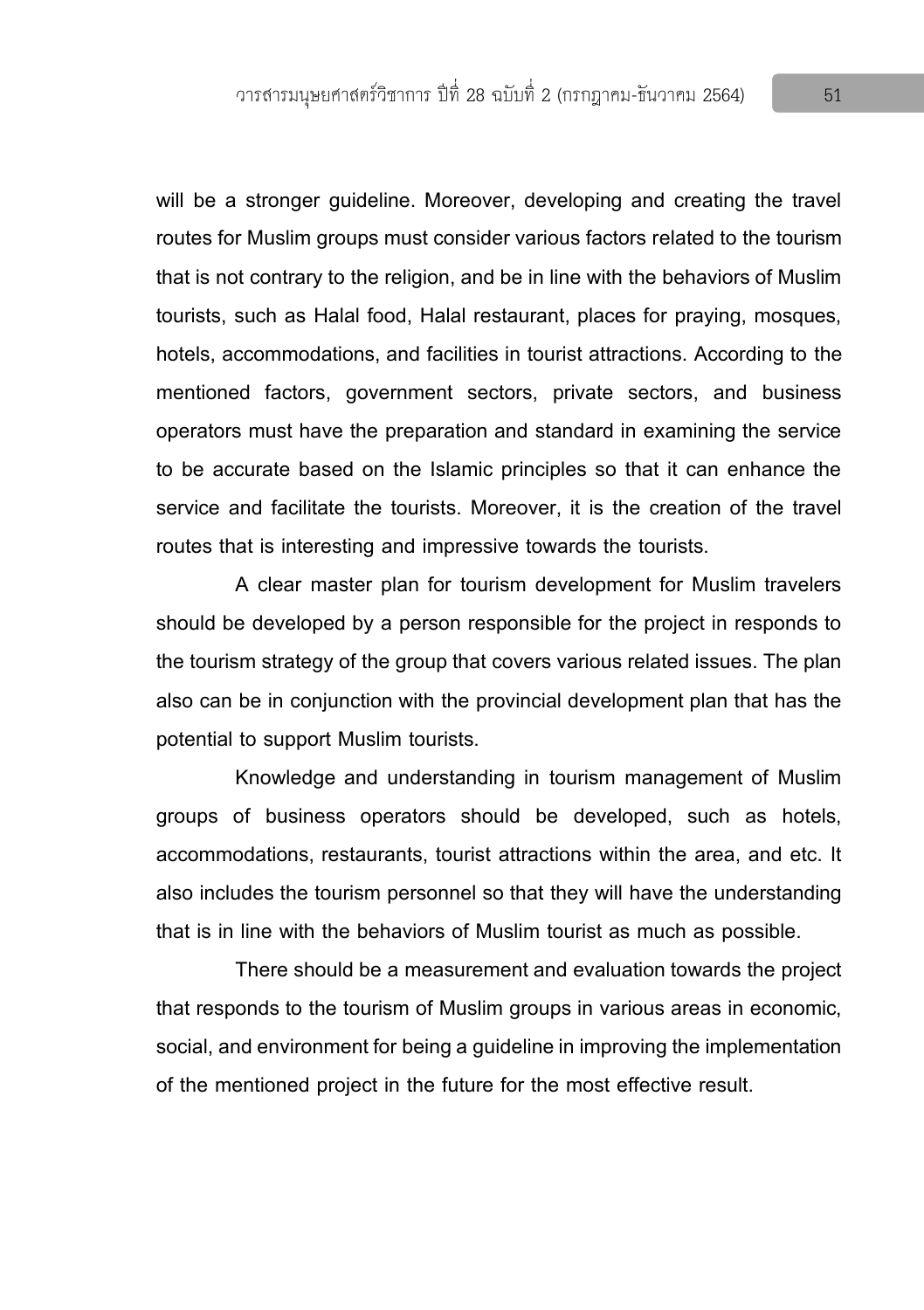#### *Recommendations from implementation:*

The implementation during that time cannot display the holistic image of all tourists as that time was a low season of tourism in the southern provinces. Therefore, the additional details of the decision-making factors in selecting the tourist attractions of the mentioned tourist groups cannot be analyzed as much.

The development of Muslim tourism personnel should be promoted for knowledge and understanding in tourism management of the mentioned form continuously by the experts in religious principles and tourism business management so that the most perfect combination and possibilities in business management can be generated.

The agencies which are responsible for the standard of Halal products and services need to be involved in every step of the mentioned process to build confidence among Muslim tourists correctly, and to be in accordance with religious principles effectively.

#### **7. Acknowledgements**

This research was funded by the Office of Permanent Secretary, Ministry of Tourism and Sports. It was also supported by the Faculty of Management Sciences, Kasetsart University, Sriracha Campus.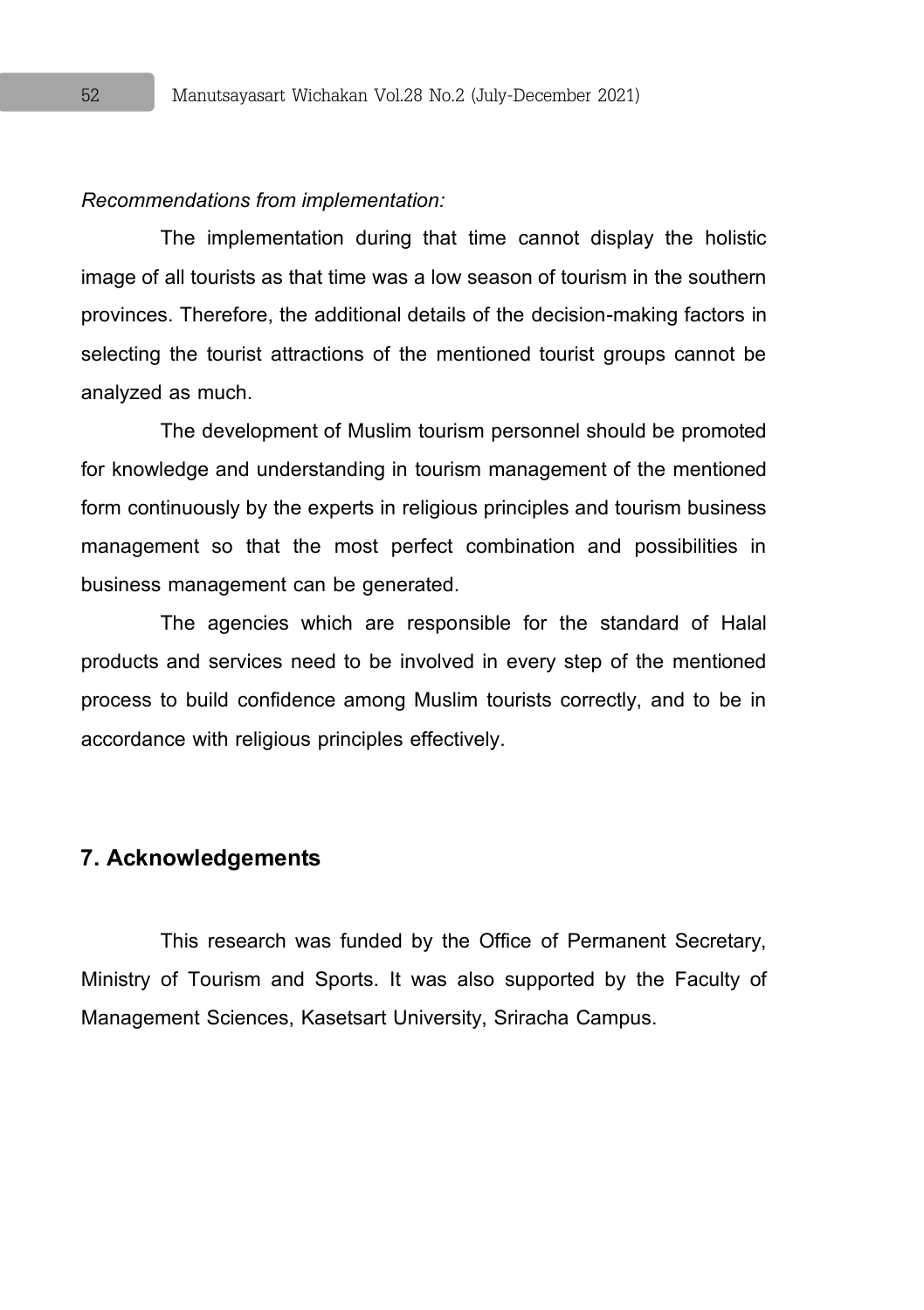#### **References**

- Battour, M., Battor, and Ismail, M. (2012). The Mediating Role if Tourist Satisfaction: A Study of Muslim Tourists in Malaysia. *Journal of Travel & Tourism Marketing, 29*(3), 279-297.
- Battour, M., & Ismail, M. N. (2016). Halal Tourism: Concepts, Practices, Challenges and Future. *Tourism Management Perspectives*, *19*, 150-154.
- Global Muslim Travel Index. (2019). *Top 10 Non-OIC Destinations.* Retrieved June 18, 2019, from https://www.crescentrating.com/ reports/global-muslim-travel-index-2019.html
- Group of Bangkok Noi Mosque (Ansorissunnah Royal Mosque). (1929). Islamic Prayer Methods. Vol. 11. Al-Islah Bngkok Noi association. (in Thai).
- Islam, M., & Käkkäinen, L. (2013). *Islamic Tourism as Prosperous Phenomenon in Lapland (Master's thesis)*. Lapland University of Applied Sciences.
- Jafari, J., & Scott, N. (2014). Muslim World and its Tourisms. *Annals of Tourism Research, 44*, 1-19.
- Khamsamran, M. & Vanichkul, N. (2016). Factors Influencing Travel Decision-Making of Muslims in Bangkok area. *Al-Hikmah Journal, 6*(12). 80-91, (In Thai)
- Klaewnarong, A. & Assarut, N. (2019). Influence of Islamic religiosity on travel Motivation, Destination, Satisfaction and Destination Loyalty. *Chulalongkorn Business Review 41*(4), 54-86. (in Thai).